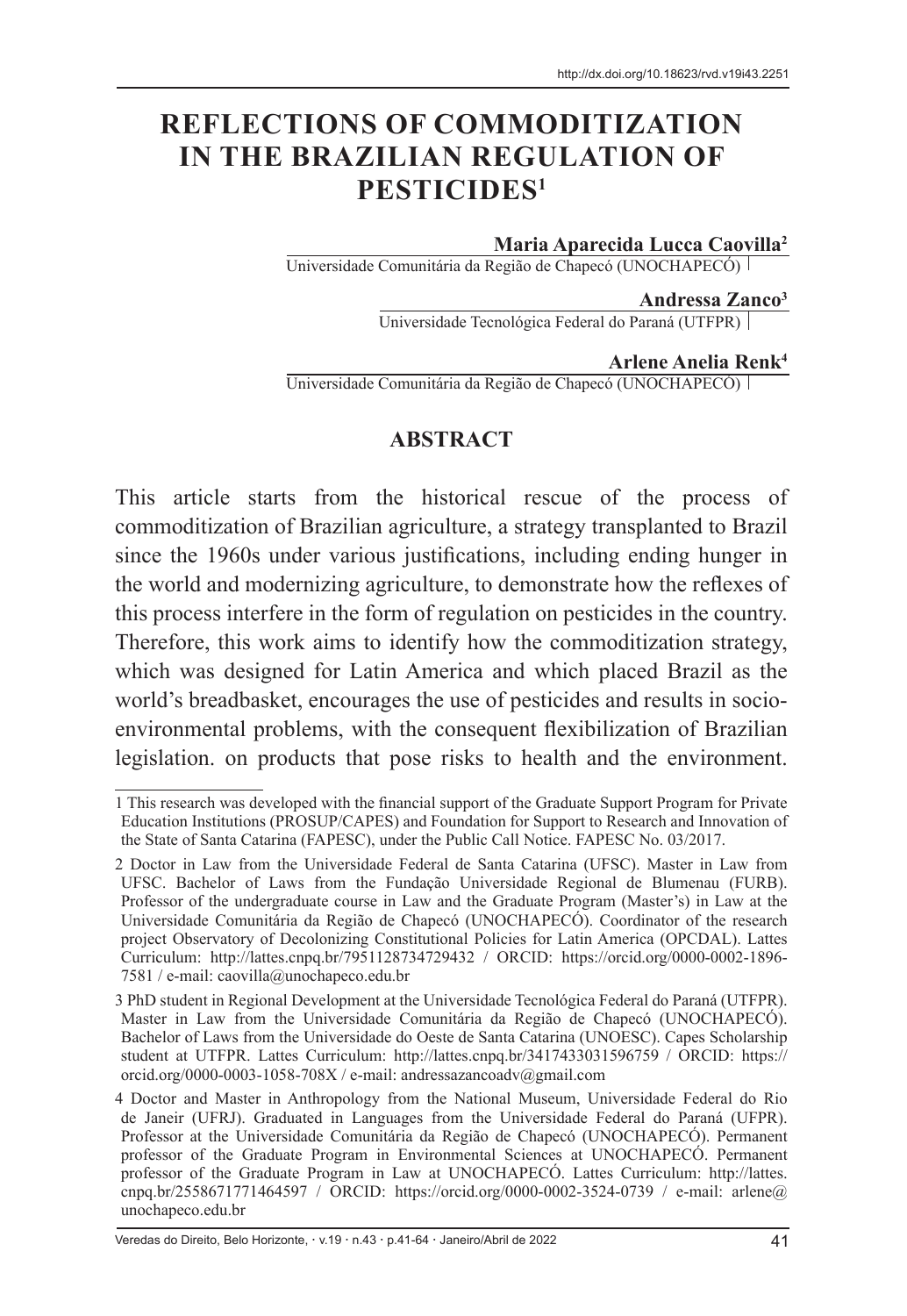The research is qualitative, with a social constructivist approach, using the method of bibliographic and documental research. This modernization resulted, among other factors, in the intensive use of pesticides and in the consequent flexibilization of legislation on the subject, which tends to adopt even more malleable measures, causing socio-environmental problems and generating risks to health and the environment.

**Keywords**: agriculture; pesticides; commodities; regulation.

# *REFLEXOS DA COMMODITIZAÇÃO NA REGULAMENTAÇÃO BRASILEIRA DE AGROTÓXICOS*

*A pesquisa proposta parte do resgate histórico do processo de commoditização da agricultura brasileira, estratégia transplantada para o Brasil desde a década de 1960, sob diversas justificativas, entre as quais a de acabar com a fome no mundo e de modernizar a agricultura, para demonstrar como os reflexos desse processo interferem na forma de regulamentação sobre agrotóxicos no país. Por isso, este trabalho tem como objetivo identificar como a estratégia de commoditização, que foi pensada para a América Latina e que colocou o Brasil como celeiro do mundo, incentiva a utilização de agrotóxicos e resulta em problemas socioambientais, com a consequente flexibilização da legislação brasileira sobre produtos que comportam riscos à saúde e ao meio ambiente. A pesquisa é qualitativa, de abordagem construtivista social, pelo método da pesquisa bibliográfica e documental. Essa modernização resultou, entre outros fatores, no uso intensivo de agrotóxicos e na consequente flexibilização da legislação sobre o assunto, que tende a adotar medidas ainda mais maleáveis, ocasionando problemas socioambientais e gerando riscos à saúde e ao meio ambiente.*

*Palavras-chave: agricultura; agrotóxicos; commodities; regulação.*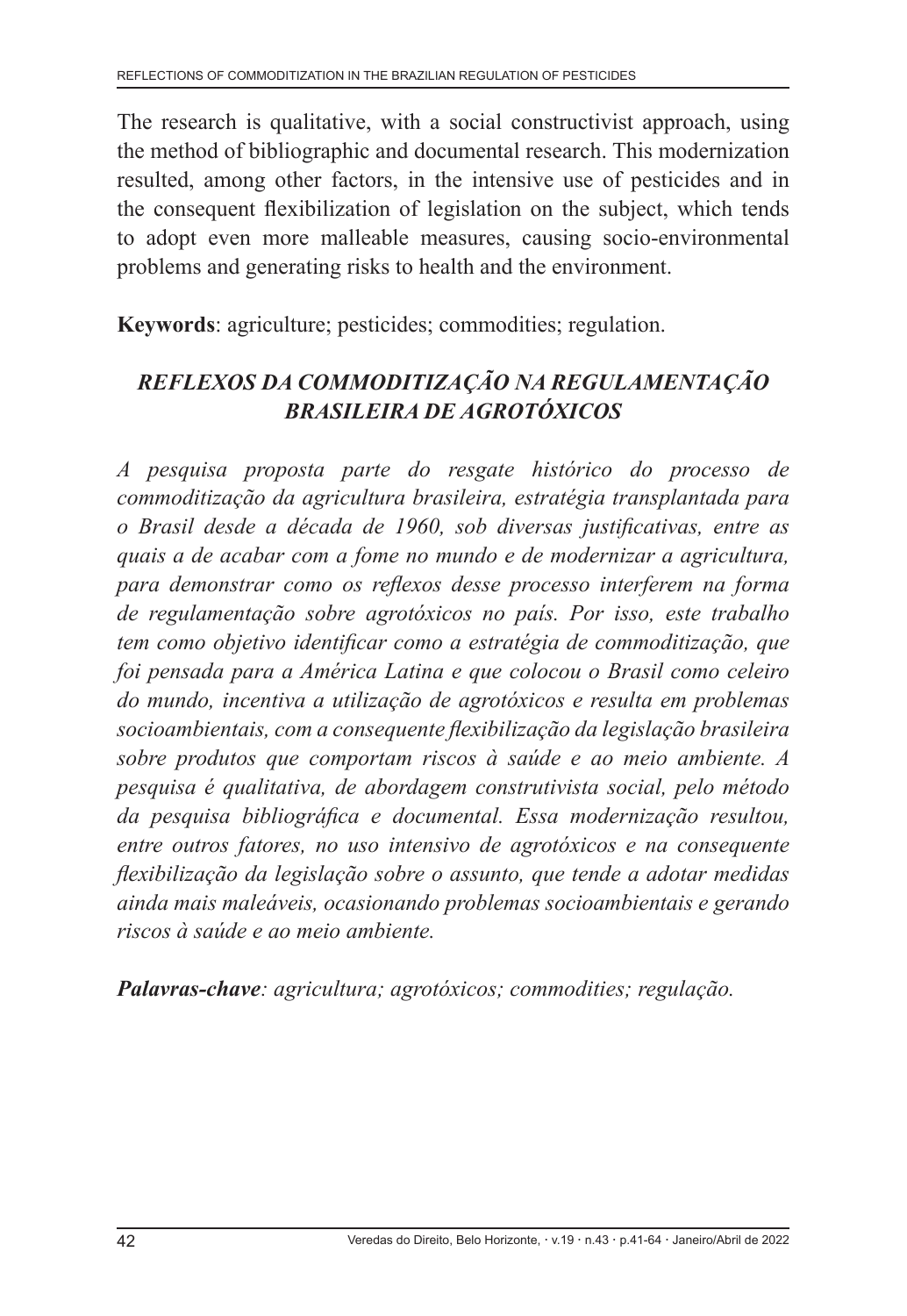## **INTRODUCTION**

Discussions on the topic of pesticides is not a recent issue, much less endowed with certainties and consents. Talking about this topic raises arguments and questions from both "sides of the coin", that is, those who defend or not the use of chemicals substances in agricultural production.

The debate around the environmental issue is included on several agendas, due to the commitment of natural resources and their unsustainable use. This scenario includes pesticides, which are widely used for largescale cultivation, especially in production systems based on monoculture.

With the advancement of genetic manipulation techniques and technological advances in agriculture, it is now possible to use herbicides that do not affect a certain genetically modified cultivar, despite killing all the vegetation that permeates the crops. These and other factors have contributed to a considerable increase in the use of these harmful substances.

Under various production and crop protection justifications, the use of pesticides has been intensified, especially in Brazil. However, the numerous invisible, cross-border and transgenerational risks are disregarded, as well as the dangers imposed on the quality of the environment and human health by the use of agrochemicals.

Therefore, this research proposes to identify how the agricultural commoditization strategy, designed for Latin America, which placed Brazil as the world's breadbasket, encourages the use of pesticides and causes socio-environmental problems, with the consequent flexibilization of Brazilian legislation on products that pose risks to health and the environment.

For this analysis, it is necessary, at first, to relate the interests of the agrobiochemical industry to the model of agriculture based on the values of the Green Revolution as a result of an American strategy that, after World War II, imposed on Latin America the condition of supplier of mineral resources and agricultural commodities.

Then, the factors that turned Brazil into the world's breadbasket and how the socio-environmental impacts compromise human health and the environment are presented. This economic, social and environmental conjuncture has a direct impact on the form of regulation of products that pose risks to health and the environment, as evidenced by the current legislation, Law No. 7.802/89, and corroborated by Bill No. 6,299 (BRASIL, 2002b), better known as *PL do Veneno* (Poison Bill) or *Pacote do Veneno*  (Poison Package), which is being processed in the Chamber of Deputies.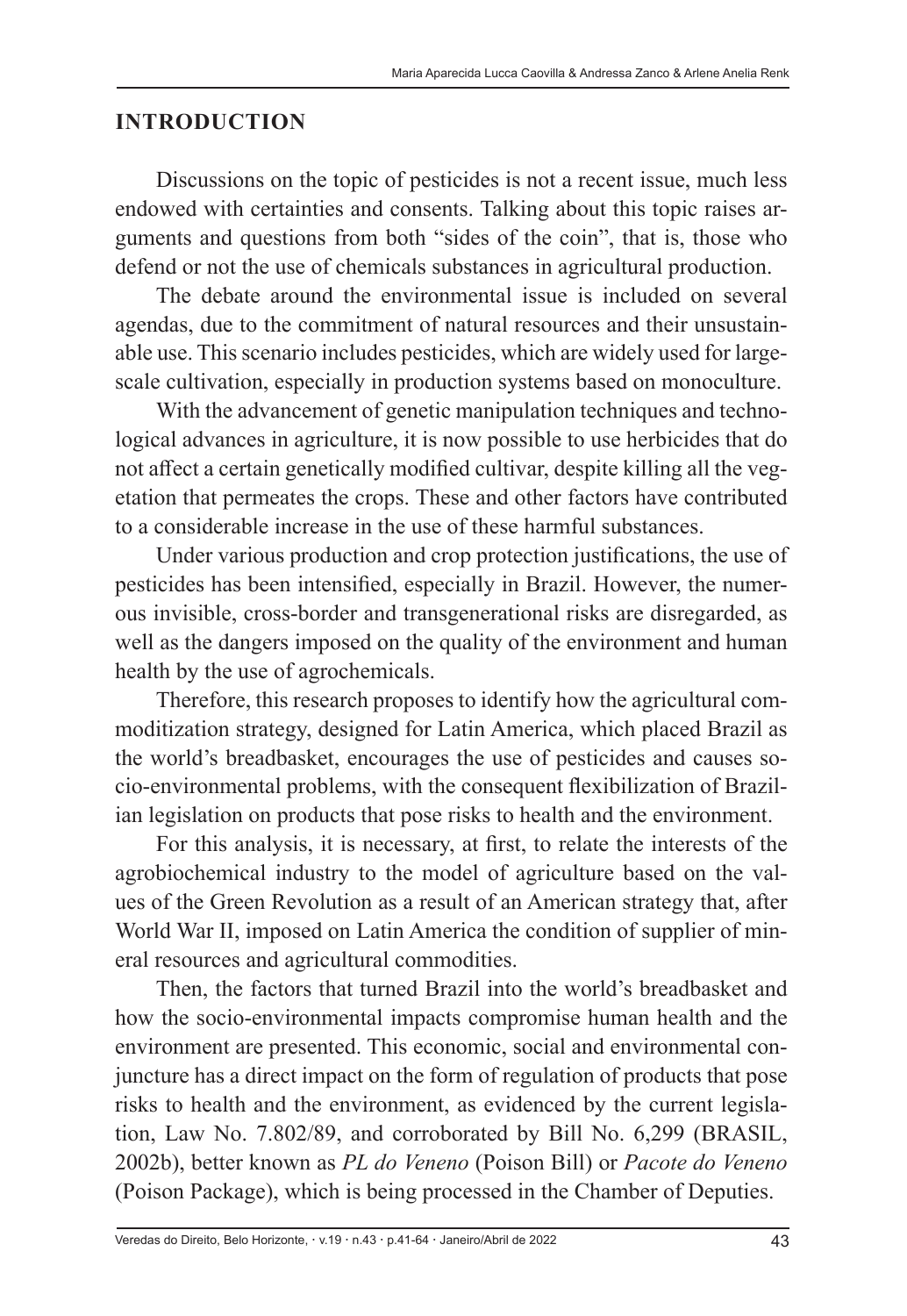The construction process of this article was anchored in the social constructivist conception, according to John W. Creswell (2010), using bibliographic and documentary sources that were selected, categorized and interpreted in the light of research questions and its theoretical framework, characterizing it as an eminently qualitative research.

For this process, initially, works and scientific articles with thematic adherence and scientific relevance were selected, in which we searched for those who were able to describe how the construction of agriculture in Latin America and its intertwining took place.

Then, it was observed how this commoditization process, designed for this region, was able to transform Brazil into the world's breadbasket and, consequently, make its legislation more flexible on products that carry risks to health and the environment.

This selection took place in interdisciplinary areas of knowledge.

The work also included the research of bills that are being processed in the National Congress, more specifically Bill No. 6,299 (BRASIL, 2002b) and its appendices; journalistic websites and materials; dossiers; and other official and unofficial websites, all relevant to the topic.

These materials were available in digital versions on the internet, on specialized platforms and in scientific journals.

# **1 THE RELATIONSHIPS BETWEEN THE AGROBIOCHEMICAL INDUSTRY AND THE PRODUCTION OF AGRICULTURAL COMMODITIES IN BRAZIL**

The socio-economic crisis that hit Latin American countries at the turn of the 21st century led to continued growth in raw material prices on the international market. This happened as a result of the change in this market, due to the strong international demand for natural resources in Latin America, which significantly increased exports and foreign investment in the region. This new scenario triggered a greater dependence on the foreign market for Latin America, given the commodity consensus and the "new extractivisms" (ACOSTA; BRAND, 2018).

The "commoditization" of food has had a substantial impact on the way in which agriculture is organized in Latin American countries that have a large amount of raw materials and which, as a result of commoditization, began to use this market as a tool for "economic growth".

The Commodities Consensus intensified the dependence of the Latin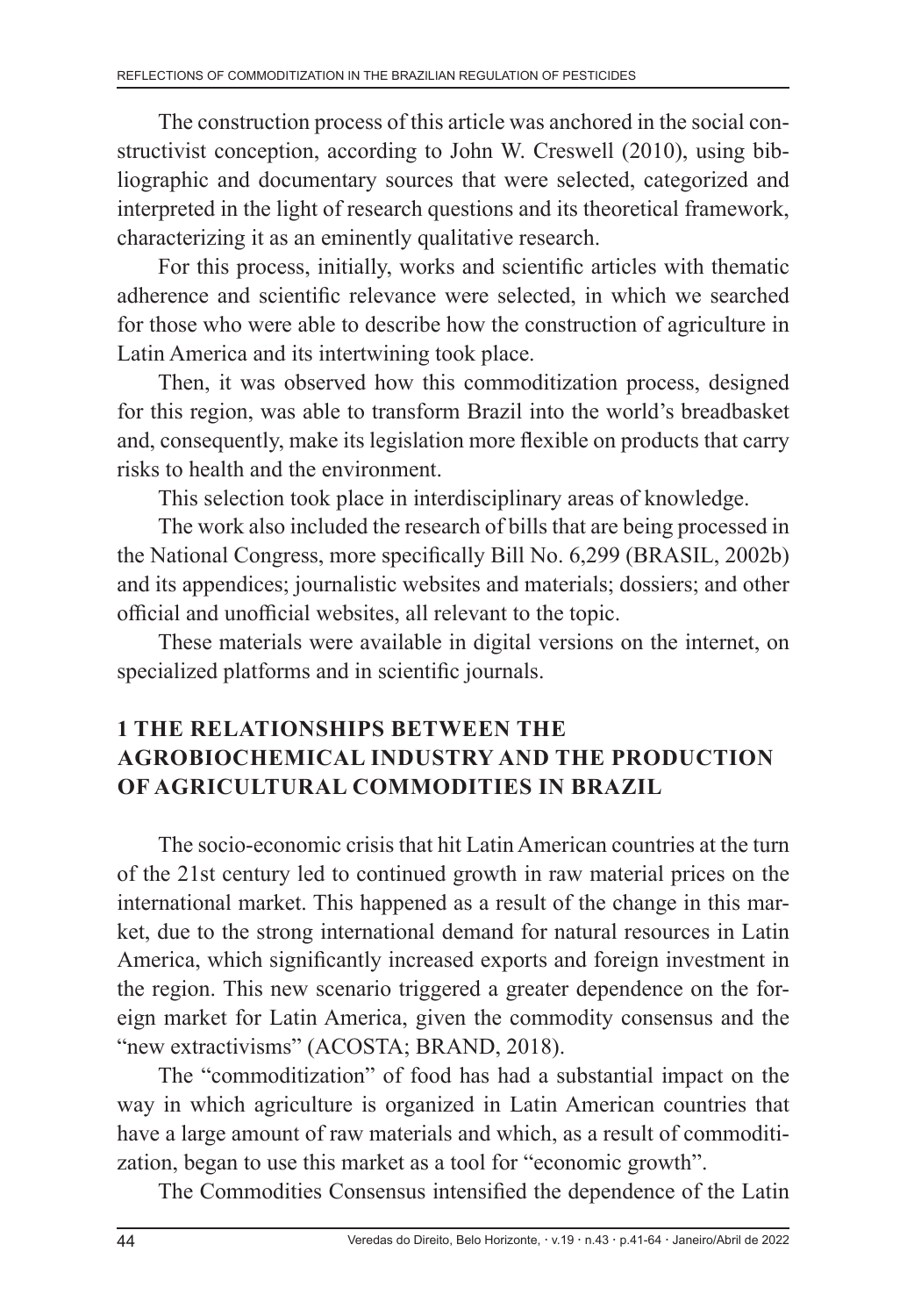American countries' economies on the export of primary goods and expanded the number of projects for the "control, accumulation and export of natural goods". In this context, there are unequal exchange processes between countries with a growing effect of reprimarization of Latin American economies, which further asserts the relationship of dependence between developed and underdeveloped countries (SVAMPA, 2012).

Economic growth in Latin America has been mediated by "exports and investments", as pointed out by Gudynas (2012). In this scenario, in the first decade of the 21st century, new movements of progressive states, known as the new left, have intensified the production of export commodities with the appropriation of nature, under the justification of economic growth and social justice, thus characterizing a vicious cycle, in which new extractivisms are necessary for the "plans against poverty", appearing to be a "benevolent capitalism".

It means to say that the new left presented itself under a new "guise" within the very capitalism that it criticized so much. In this configuration emerges the "Compensating State", based on increasing exports of natural resources and expanding extraction of such resources as ores, oil and products from monoculture systems (GUDYNAS, 2012, p. 130-131).

In the agricultural sector, the commoditization process generates a loss of food sovereignty, since the export of food on a large scale is destined, mainly, for animal consumption and biofuels production. Furthermore, the new consensus on goods leads to the deepening of a dynamic of expropriation of lands, resources and territories, which generates "new forms of dependence and domination" (SVAMPA, 2012, p. 17).

Gudynas (2012) classifies two types of extractivism. The first can be classified as "classic", considered the most common in recent decades and typical of conservative governments. The second originates with progressive governments and is configured as "neo-extractivism" or "progressive neo-extractivism". In this new type, there were some substantial changes, such as the so-called nationalizations of resources. However, the substantial basis of exploitation remains the same: exporting commodities and fixing negative externalities. In the new extractive model, production expands to other sectors, mainly in export monocultures and in the deepening of mining and oil extraction.

Svampa (2012, p. 17, our translation) adds that:

[...] extractivism does not only include activities typically considered as such (mining and hydrocarbons), but also agribusiness and the production of biofuels, which are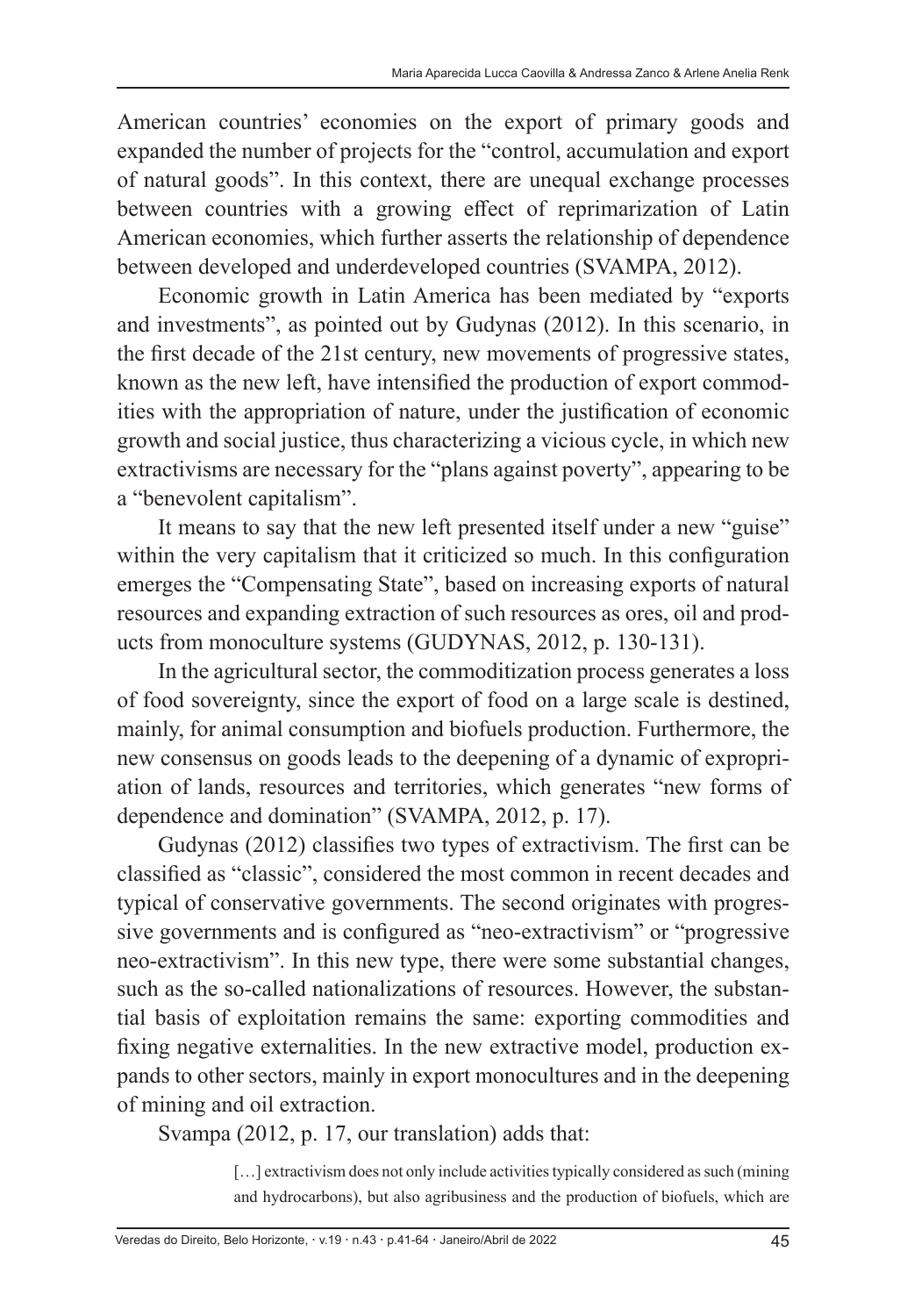inscribed in an extractive logic through the consolidation of a model that tends to be a monoproducer, which disrupts and reorients territories, destroys biodiversity and deepens land grabbing.

Thus, according to Acosta and Brand (2018, p. 51), there is no such thing as good extractivism and bad extractivism, because "[…] extractivism is what it is: a set of activities of massive extraction of primary resources for export, which, within capitalism, becomes fundamental in the context of the primary-export accumulation mode". Therefore, it can be said that extractivism is as "predatory" as capitalism and that it tends to destroy human beings and nature.

To better understand the arguments used, an analysis will initially be carried out on the commoditization strategies of agriculture in Latin America, which made Brazil the "great breadbasket of the world", and the relations between this model of agriculture and the agrobiochemical industry, as well as its reflexes encourage the flexibilization of the Brazilian legislation on pesticides.

## **2 THE COMMODITIZATION OF AGRICULTURE AS A RESULT OF A POLITICAL AND ECONOMIC STRATEGY DESIGNED FOR LATIN AMERICA**

The post-war period brought with it new boundaries for the world economy. Several strategies were used by countries in search of a new organization that would achieve the capitalist objectives of the time, so that this economic model could survive. There were several experiences, marked by periods of great social, economic and technological changes, which caused the aggravation of social and environmental problems.

The Cold War also profoundly marked the economy and politics in the mid-twentieth century, as it involved two opposing blocs, led, on the one hand, by the United States and, on the other, by the Union of Soviet Socialist Republics – USSR (GASPAR, 2015).

In a scenario of polarization between different proposals for economic development, on the capitalist "side" of the world, the United States of America assumed the leading role in strategic sectors in world geopolitics. To this end, several strategies were used to consolidate its hegemony, based on a foreign policy that promoted its internal prosperity, while increasing its margin of power on the world stage, such as multilateralism with the Bretton Woods Agreements and, later, with a unilateral approach, the Marshall Plan (SIMON, 2010).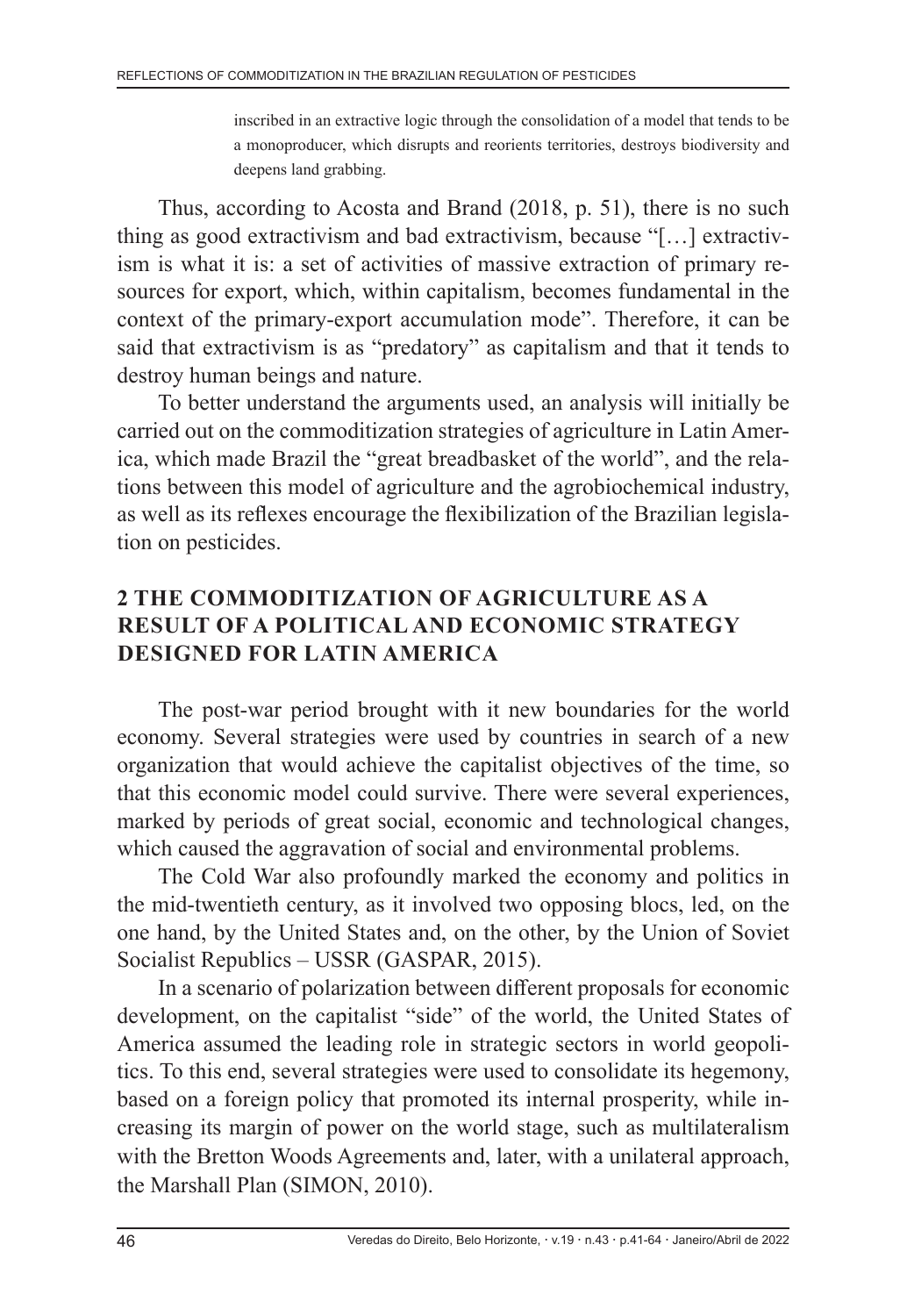The Marshall Plan had two purposes: to secure the European consumer market and to contain the communist advance. The United States aimed, above all, to consolidate capitalism in Western Europe, because, in addition to the money supply, there was the concession of machinery, raw materials and technology. The Marshall Plan was not presented as an instrument, per se, against the Soviet Union, but as a plan of goodwill by the United States to help states that were going through a severe crisis (SIMON, 2010).

The fact is that the Marshall Plan did not only serve as a strategy for the recovery of Europe and the containment of communism, but, above all, as a means of breaking the old European economic model, which placed the United States as a hegemonic country. This configuration was supported by an ideology of market freedom and defense of the values of the "*American way of life*", which contributed to the implementation of a capitalist model centered on mass production and consumption (WERNER; COMBAT, 2007, p. 187). In one way or another, the Cold War dominated international politics until the late 1980s, as it was based on different power strategies and worldviews, which were materialized in the adhesion of one of the sides of dispute between the USA and the USSR (GASPAR, 2015).

The Third World, made up of States that integrated vast colonial empires and peoples who were subjugated to centuries of colonial exploitation and considered backward, sought with decolonization and the post-war period a new autonomous course of economic and social development. Nationalism was incorporated into the speeches and the new economic goals were translated into ambitious development plans, the object of fierce disputes between the United States and the USSR. These plans were meant to recover the historical backwardness and raise the standard of living of their peoples to guarantee autonomy through industrialization, the strengthening of the internal market and agricultural promotion (GASPAR, 2015).

Harry S. Truman, elected president of the United States in 1948, in his inaugural speech, highlighted a kind of "consolation prize" for countries that were not covered by the Marshall Plan, the undeveloped or underdeveloped ones, designated as Point Four. This plan was developed by the US government to assist "background areas" in technological knowledge. The speech made by Truman, a little more than a year after the Marshall Plan was announced, is an important political reference of the United States for Latin America, which also encompassed all other underdeveloped countries. If for the developed countries, mainly for Europe, all the opportunities and concrete conditions for the restoration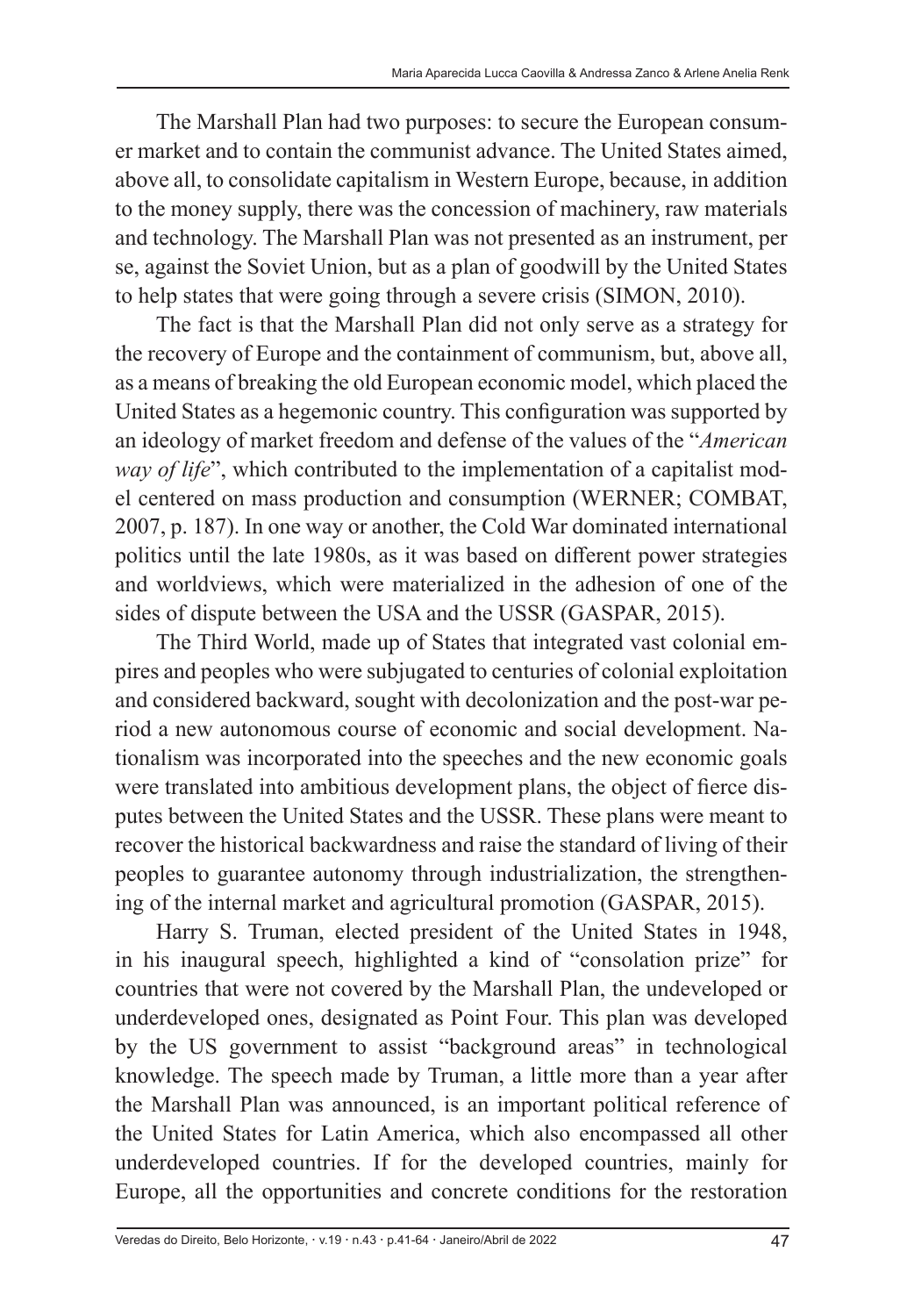were offered, for the underdeveloped world "technology would be the salvationist chimera" (TOTA, 2017, p. 70).

Before the plan, the North Americans had already entered Brazilian territory to implement their techniques. In mid-1946, the American Nelson Aldrich Rockefeller landed on Brazilian soil with many projects, under the justification of helping the country, which would have been a great ally in the post-war period, mainly through the modernization of its techniques. At the time, Nelson Rockefeller founded the American International Association (AIA), with philanthropic purposes (TOTA, 2017).

The EIA became known mainly for systematically introducing agricultural extension programs according to the North American model in Brazil and other Latin American countries (SILVA, 2013).

In agriculture and livestock, techniques capable of developing the hybrid corn crop, new research to improve the quality of coffee, experiments with pastures for cattle, new breeds of pigs, extensive production of chickens, as well the manufacture of fertilizers and animal feed, were created. In addition, conditions were offered to prepare large tracts of land for planting, spraying, by means of helicopters, plantations to combat pests, all of this to facilitate the farmers' task. However, the introduction of these practices did not occur significantly at that time (TOTA, 2017).

This modernization process resulted in a deepening of political, economic and cultural relations between Brazil and the United States, especially during the military dictatorship (SILVA, 2013).

The process of modernizing agriculture became known as the "Green Revolution" and was thought of long before the end of the World War II, by private institutions such as Rockefeller and Ford, who saw in agriculture a chance to reproduce capital. From there began a process of investment in techniques for the improvement of seeds, such as wheat, corn and rice, the staple food of the world population. The Green Revolution, set in motion after the World War II, became known as a model based on the intensive use of pesticides and synthetic fertilizers in agricultural production, in which technological advancement to increase productivity was not the only strategy of the capitalist system, but it also involved a social, political and economic intention (ANDRADES; GANIMI, 2007).

Many of the chemical industries, which supplied the military might of the United States, began to "[…] produce and encourage the use of pesticides: herbicides, fungicides, insecticides and chemical fertilizers in agricultural production to eliminate fungi, insects and weeds […] ", as a means of draining production surpluses and maintaining permanent profit,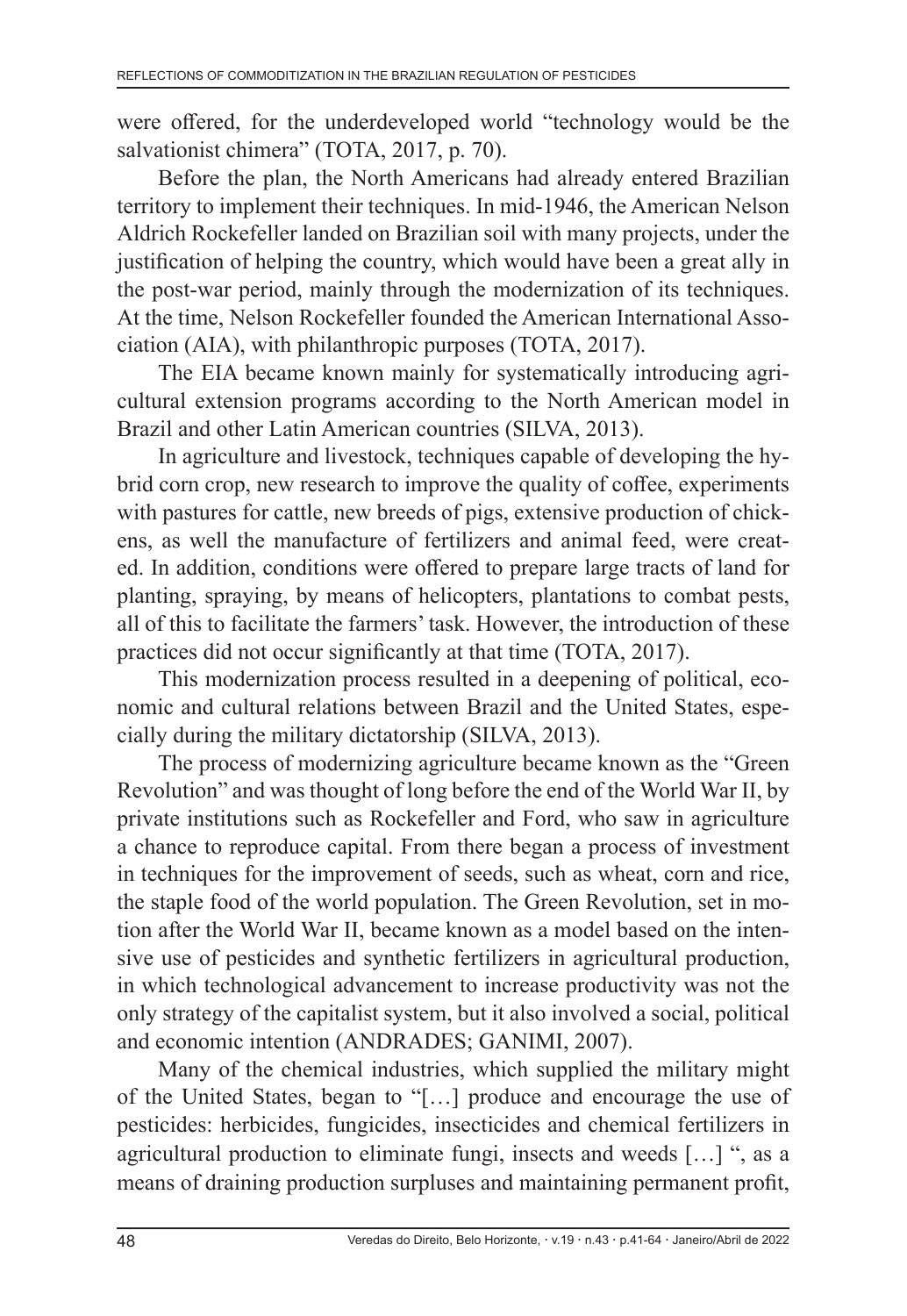regardless of the existence of wars. However, the cycle of technological innovations of the Green Revolution would only be complete with the construction and adoption of heavy machinery, such as tractors and harvesters, which would be used from planting to the final harvest of agricultural production (ANDRADES; GANIMI, 2007, p. 45-46).

The Green Revolution was presented as a strategy to transcend scarcity and generate abundance. However, it created new requirements for production, as this model requires high investments in fertilizers, pesticides, seeds, water and energy, has led to ecological destruction and has given rise to new types of scarcity and vulnerabilities. The Green Revolution, which was presented as the post-war salvation, introduced new limits to agriculture by wasting and compromising soil and water resources, in addition to destroying crop diversity (SHIVA, 2015).

It can be seen that the capitalist appropriation carried out in Brazil and Latin America is very well represented by what Gudynas (2012, p. 142) points out, when he states that

> [...] there is in South America an ancient cultural heritage based on the exploration of nature, which understands the territory as full of riches. There is anchored the myth of a 'magic State' that should only extract these riches to sustain economic growth.

## **3 BRAZIL, THE BREADBASKET OF THE WORLD**

The modernization of agriculture imposed by the Green Revolution is based on the expansion of the production model through monocultures with hybrid plants, the use of non-renewable energies such as pesticides and fertilizers as subsidies for the production, and the intensification of the genetic alteration of food (OCTAVIANO, 2010).

In Brazil, the opening of new agricultural frontiers was carried out by large companies, with State support, which provided the process of agricultural modernization with the union between industry and agriculture. This combination brought about profound changes in the national agrarian structure. One of the most significant is related to the choice of product to be cultivated, which must meet the agricultural model based on the monoculture of cultivars for export, such as soybean, corn, cotton, rice and sugarcane. In this context, technological packages and credit expansion were implemented for the import of inputs and machinery (ANDRADES; GANIMI, 2007).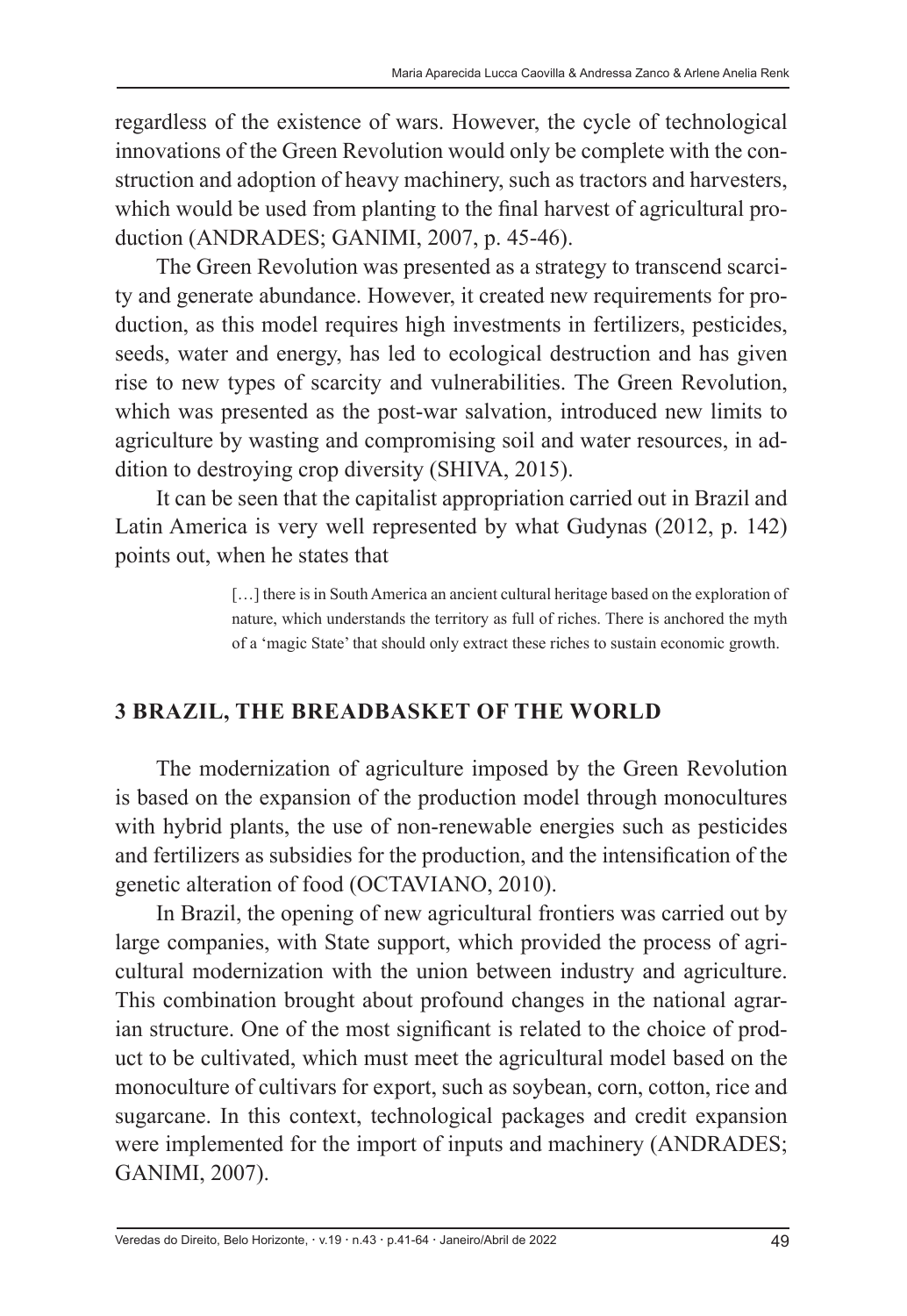There were several implementation strategies for this new agricultural system, which resulted in political and legal instruments that aimed primarily at the expansion of rural credit and the introduction of new agricultural methods. An example of this was the creation of the National Rural Credit System in 1965, through Law No. 4,829, and which was later regulated by Decree No. 58,380/66. In 1975, another mechanism was implemented: the National Agricultural Defensive Program, which allowed the creation of companies and the installation of subsidiaries of transnational agricultural inputs in the country. The expansion of this agricultural credit line in the country significantly helped in the process of agriculture modernization and in the increase in pesticide use (WIENKE, 2018).

Official rural credit, the main modernization subsidy, was highly selective and benefited only medium and large rural producers, since small tenants, sharecroppers and partners did not have the guarantees required by the financial sector. In the 1980s, this financing pattern was exhausted, given the financial crisis, so that, until 1990, the State turned to crisis management, without establishing public policies. In 1994, the Plano Real was created, which stabilized the country's economy and resulted in the opening of the economy to the international market. In 1996, during the government of then President Fernando Henrique Cardoso (FHC), the National Program for the Strengthening of Family Agriculture (PRONAF) was launched, aimed at providing differentiated access to credit for rural producers with areas smaller than or equal to four fiscal modules and with the hiring of up to two workers (HESPANHOL, 2008).

Family farming and peasant knowledge were denied at the time of the Green Revolution, even presenting characteristics of the breakup of monoculture and the expansion of jobs in the countryside. This model of family farming and small rural family production was understood only as subsistence, incapable of progressing economically and socially. The fact is that the agricultural credit subsidized by this revolution was directed to the elite of the rural world and these family farming policies did not make the economic growth of this sector viable in a significant way, since they took the form of social assistance, called by many as programs of subsistence, which did not guarantee the progress and social rise of small farmers (MOREIRA, 2000).

From the 1990s onwards, another power concentration process took place in Brazil, this time in the export sector, which became stronger under the control of a small number of large agribusinesses in the world market.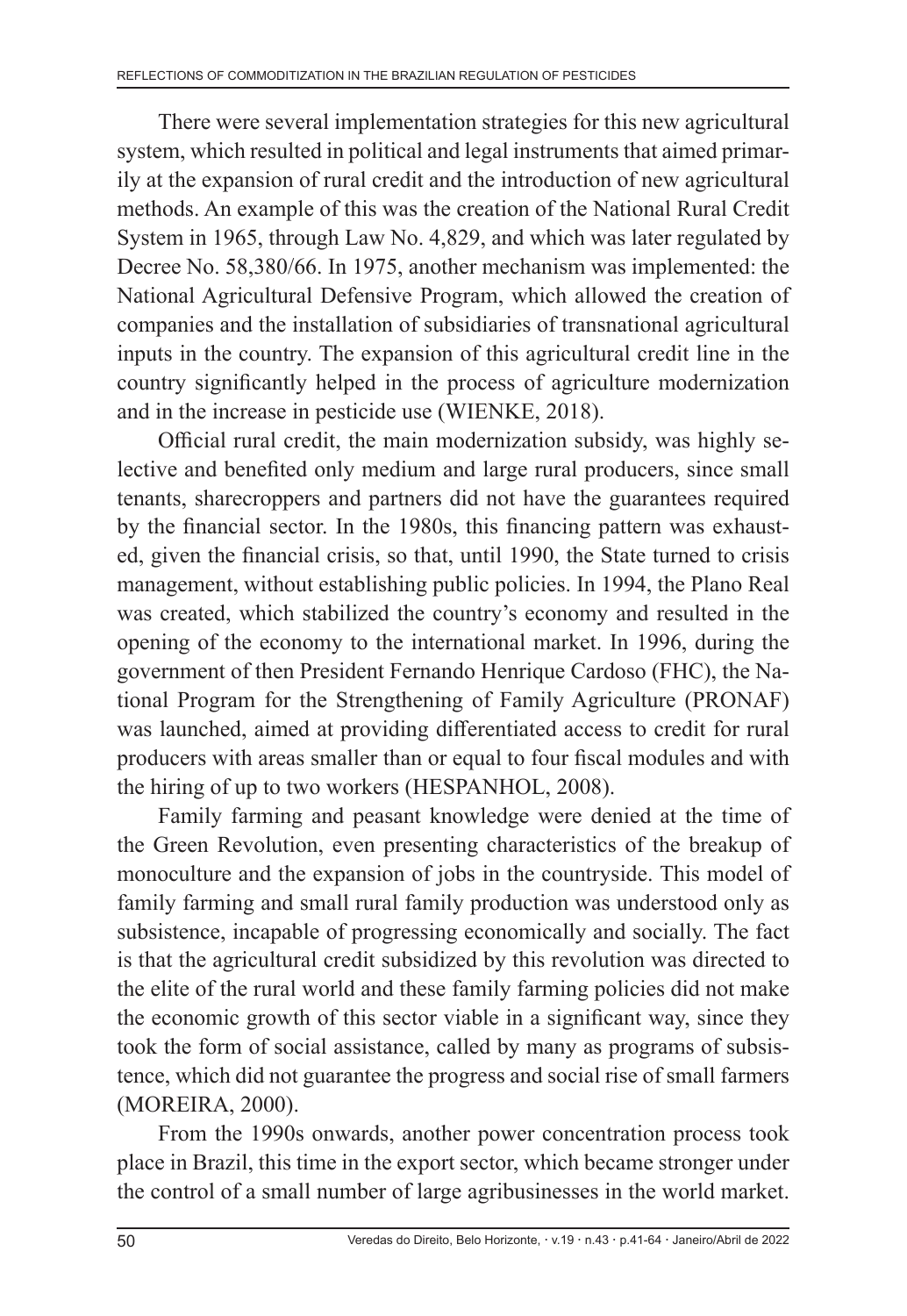These companies' development strategies began to significantly interfere in Brazilian agriculture, in view of the investment capacity and the power to determine the market prices of agricultural products. The fact that these companies have units or subsidiaries in several countries gave them greater power and insertion in the world food market, directly influencing agricultural policies not only in Brazil, but in many other countries, as in the case of the introduction of transgenic soy by Monsanto (NUNES, 2007).

The increase in the concentration and control of the sector by a small number of agro-industries was accompanied by the increase in the control of the retail sector by large global supermarket chains. The importance of these large retail chains has a direct impact on the share of the global volume of food that is sold directly to consumers, which increases profits for the entire chain, as in the case of farmers and industry, and forces other sectors to adjust to their demands, "in terms of both the type and the processes used in production and industrialization". This context clearly demonstrates the ability of large agribusinesses and large retail chains to control the market (NUNES, 2007, p. 9).

#### Currently,

[...] Brazil is the main world exporter of sugar, the second largest producer of alcohol (ethanol produced from sugarcane) and is also, in recent years, the first or second largest soy exporter and the second largest corn exporter (BOMBARDI, 2017, p. 23-25).

However, at the same time that it has high export rates, it also has the same ethanol and corn import rates, which means that Brazil's production logic is related to an internationalized economy mechanism, revealing the idea that the country has food and energy sovereignty. This increase in the importance of exporting Brazilian agricultural products represents the absolute expansion in the production of commodities in Brazil (BOM-BARDI, 2017). In addition, the production of commodities in Brazil has significantly reduced the production of crops intended to feed the population (BOMBARDI, 2017).

Moreover, there are currently new projects to implement the production of biofuels in the country, with national and foreign investments, since there is the possibility of the depletion of oil as an energy matrix. The production of these biofuels is being considered a new production alternative for Brazil, quickly mobilizing the economic interests of large companies. In this regard, sugarcane production under the monoculture system tends to increase significantly, further aggravating socio-environmental problems,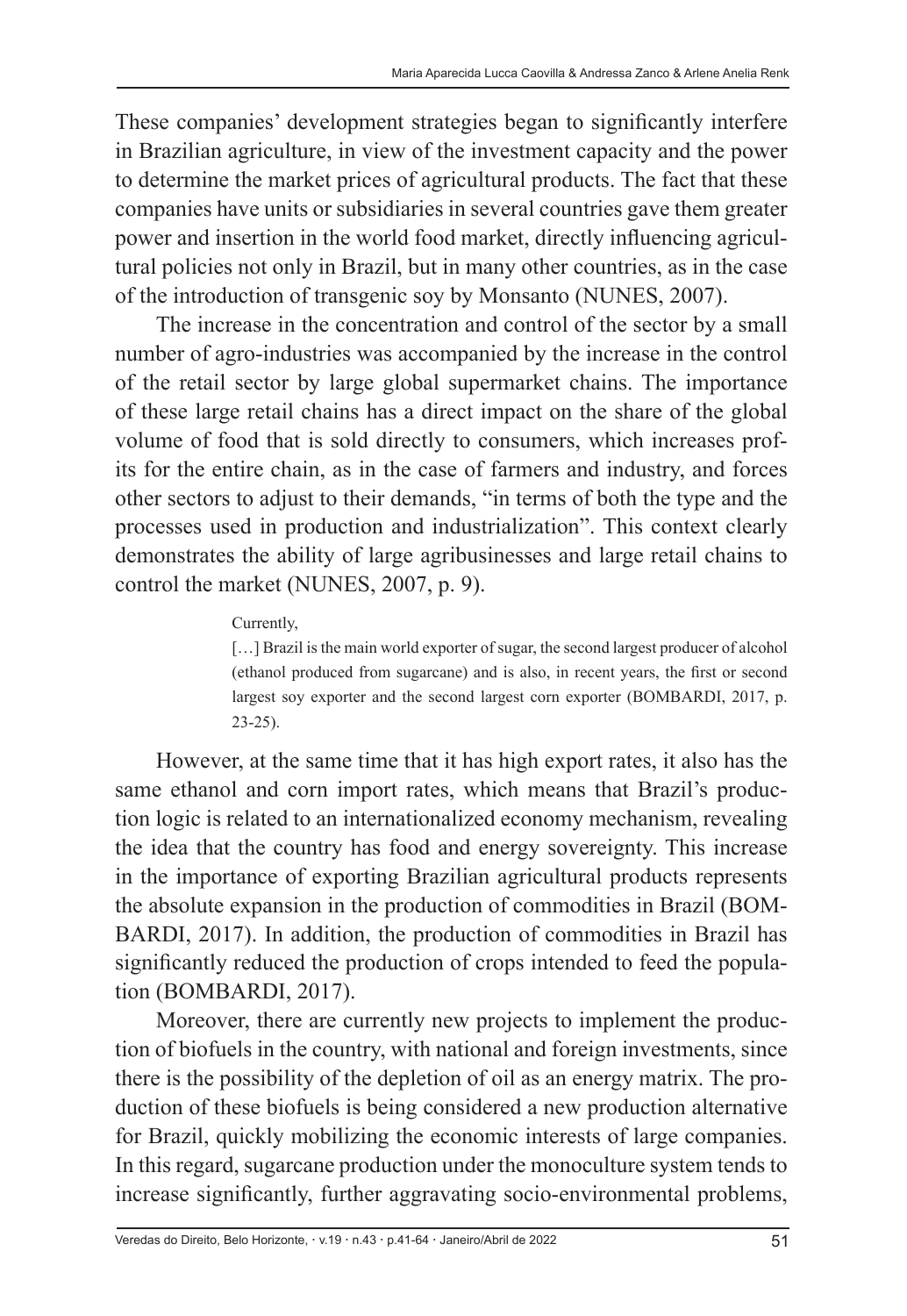to the detriment of the so-called "clean energies" (NUNES, 2007, p. 13).

The Green Revolution presented numerous contradictions, given that the promise of job creation did not materialize, machines invaded the countryside and the diversified production of family agriculture gave way to monocultures. The production of food for the domestic market was negligible, as the large plantations were destined for export. The solidification of large estates triggered joblessness in the countryside and thereby rural exodus and the emergence of city peripheries. In addition, food was no longer safe and the land began to undergo processes of desertification due to unsustainable farming methods, a fact that worsened because, in addition to the introduction of the chemical industry, seeds that received high doses of fertilizers and pesticides to control "pests" began to be developed and introduced (LAZZARI; SOUZA, 2017, p. 5).

From the decline of the pesticide industry and the concern with the environmental problems resulting from the activity, from the 1980s onwards, large industries began to seek new strategies for the consumer market. The possibility of commercial exploitation of biotechnology, based on genetic engineering, through the development of genetically modified organisms (GMOs), emerged as an alternative for a more sustainable agriculture, as there was the possibility of developing seeds that did not use pesticides (ALBERGONI; PELAEZ, 2007).

This new technology, however, worried the chemical industry, especially in the pesticide segment. As a strategy, these companies began to look for alternatives to remain in the market and return profitability to large technology-producing companies, through seed diversification, the creation of complementary products to pesticides, such as herbicide-tolerant seeds, that is, production of transgenic seeds and cultivars (ALBERGONI; PELAEZ, 2007).

The production of transgenics represents an important aspect for world agriculture, since most of the areas are cultivated with species of agronomic interests. The area of transgenic crops has increased significantly since the first cultivar, in 1996. This statement is also corroborated by the report of the International Service for the Acquisition of Agri-biotech Applications – ISAAA, which in 2011 reported that Brazil planted around "[…] 21.4 million hectares with genetically modified crops, making it the second largest producer of transgenics in the world" (MATOS, 2011, p. 6).

Currently, in Brazil, 96.5% of soy production is transgenic, which corresponds to "an area of 32.7 million transgenic hectares"; the production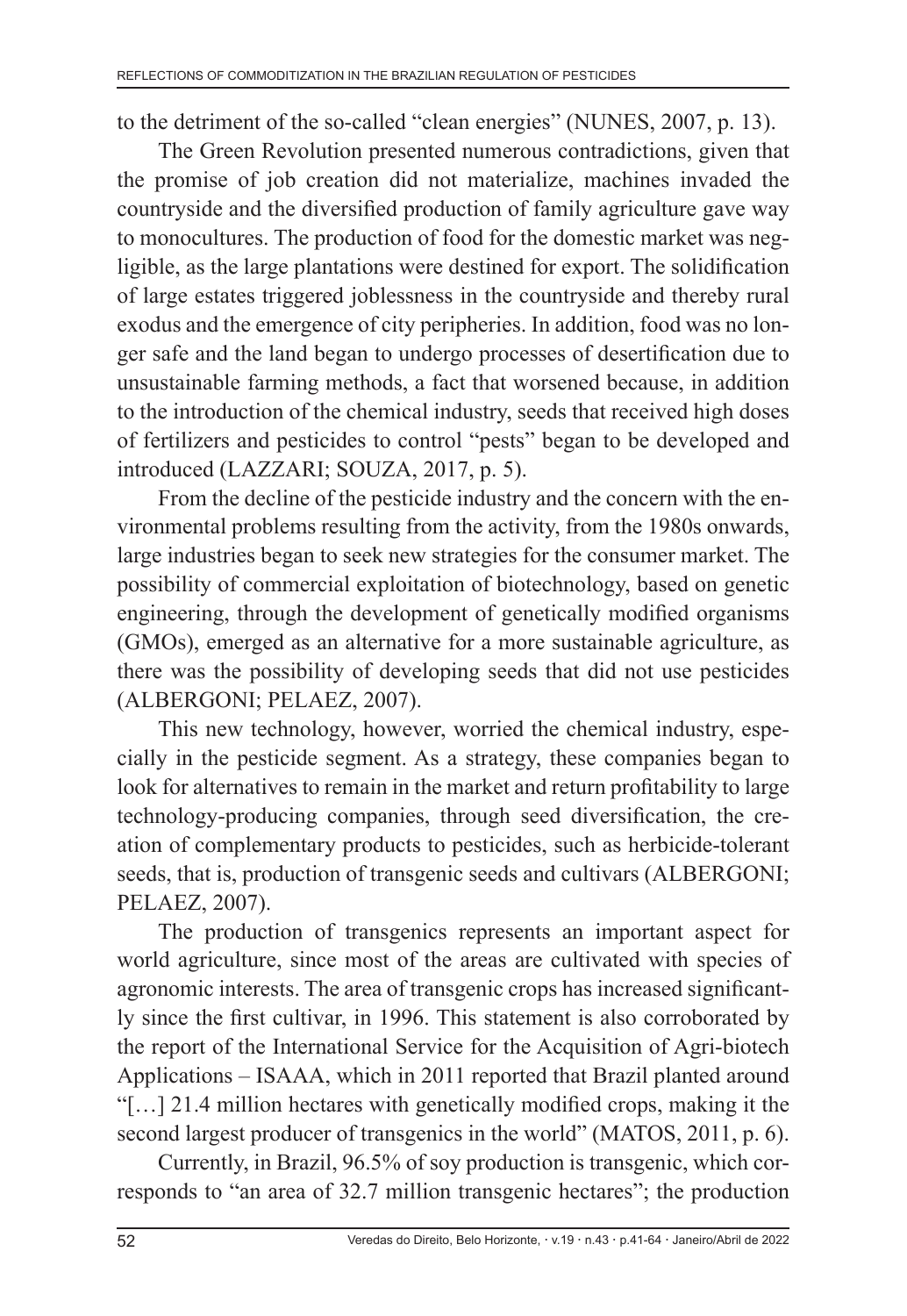of transgenic corn represents 88.7% and corresponds to an area of 15.7 million transgenic hectares; and cotton, which also has transgenic production, represents 78.4%, which corresponds to an area of 789 thousand hectares of this type of cultivation. A significant part of these crops concerns seed modalities that are tolerant to the herbicide glyphosate, considered the most commercialized pesticide in Brazil (BOMBARDI, 2017, p. 35).

This increase in the production of transgenics in Brazil and in the world, however, is variously questioned. While some sectors focused on agribusiness – ISAAA (2018), CIB, among others – argue that the production of transgenic seeds is sustainable and guarantees world food security, in addition to presenting characteristics capable of mitigating problems related to climate change and the new "pests" of agriculture, other sectors vehemently criticize this stance adopted by world agriculture and especially Brazilian agriculture, as is the case of the document filed with the Ministry of Science and Technology, in 2011, by several entities, entitled *Transgenics in Brazil: the accelerated scenario of releases of GMOs in Brazil, control in the agri-food chain and the systematic violation of the precautionary principle* (TERRA DE DIREITOS, 2011), which aimed to criticize transgenics and the use of pesticides and defend other models of alternative and sustainable agriculture.

The aforementioned document maintains that in 2008 Brazil became the largest consumer of pesticides in the world, using 733.9 thousand tons and reaching one million tons in 2010, in addition to being considered, in 2009, the country with the second largest area cultivated with transgenics. About 74% of this seed production chain is owned by transnational companies such as "Syngenta, Bayer, Monsanto, Basf, Du Pont and Dow AgroSciences", through agrobiotechnological patents, which are among the largest seed companies in the world and are responsible for manipulating the seed market, reducing the possibilities of using conventional seeds and reproducing plants that are highly resistant to the use of pesticides, which requires higher doses of chemicals or products of greater toxicity (TERRA DE DIREITOS, 2011, p. 2-4).

Although the data that indicate an increase in the planted area may represent a positive advertisement regarding the adoption of transgenic technology, the fact is that farmers do not have the right to choose the type of production system they want to lead, either by controlling the seed trade, either by the genetic contamination of conventional or organic cultivated fields by transgenic varieties (TERRA DE DIREITOS, 2011).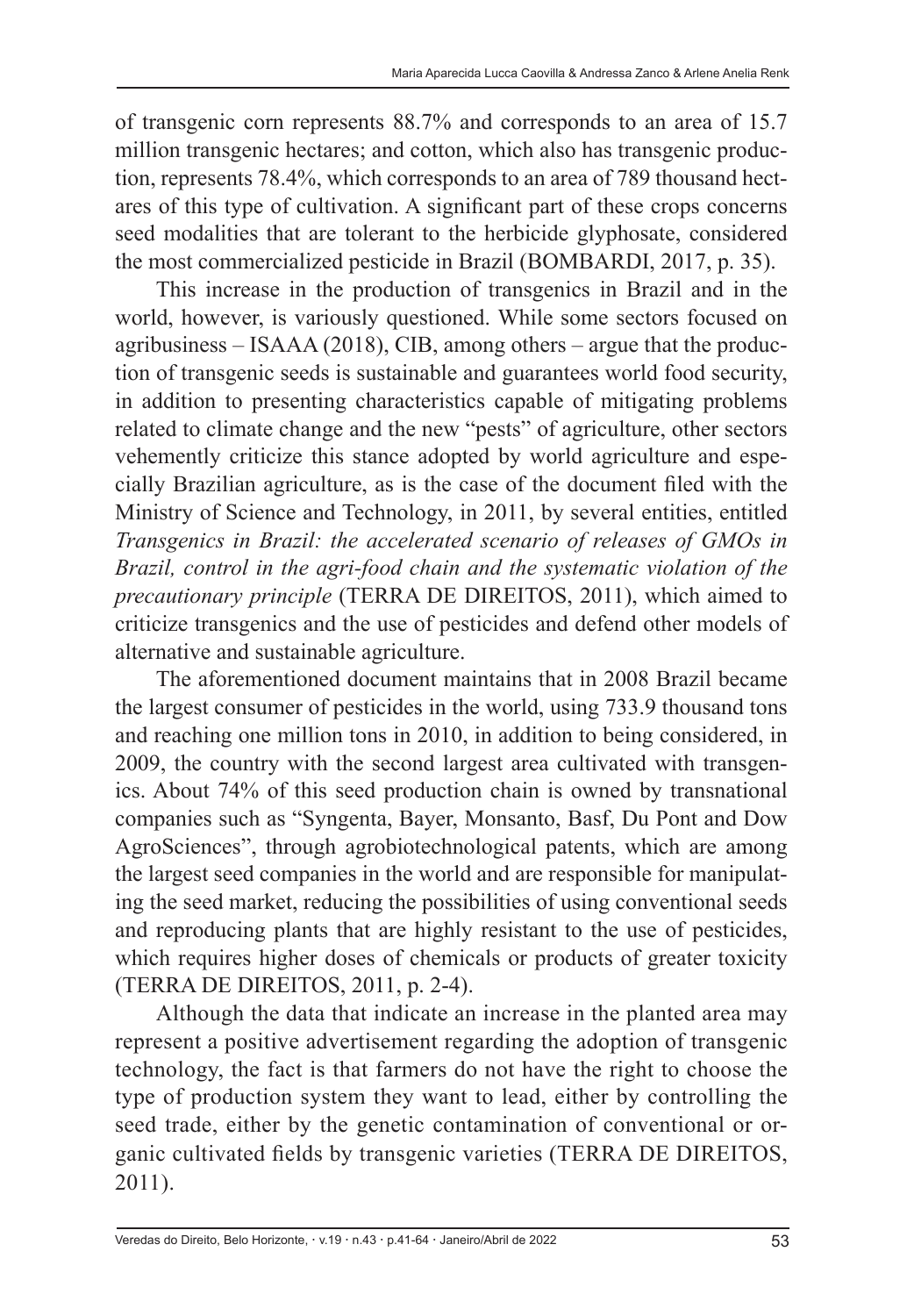The adoption of genetically modified seeds was based on the promise of agronomic and economic benefits, especially with regard to reducing pesticides use. However, this statement is quite controversial, as antagonistic studies on the subject have been published. Regardless of the divergent research results, the fact that large pesticide producers invest massively in the production of herbicide-resistant genetically modified organisms demonstrates the strategy of (re)valuing their producing merchants (AL-BERGONI; PELAEZ, 2007).

It means to say, in this sense, that the monopoly and policies of the large companies that produce seeds and pesticides, make the producers have a very reduced margin of choice, linking them to the use of transgenics and consequently of pesticides, resulting in a chain of chemical dependency. In this regard, the growing use of pesticides has been a matter of increasing concern, due to the socio-environmental problems that their use has caused and the increasingly imminent legislative flexibility.

# **4 SOCIO-ENVIRONMENTAL IMPACTS OF COMMODITIES PRODUCTION AND THE ATTEMPT TO MAKE THE BRAZILIAN AGRICULTURAL LEGISLATION MORE FLEXIBLE**

The environmental, economic and social impacts caused by the modernization of agriculture are based "[…] on the intensive use of technological packages, on the mechanization of work, on the union between agriculture and industry, on the selection of species, on monoculture, on large estates and on boundless consumerism, especially in developed countries" (ANDRADES; GANIMI, 2007, p. 50).

Modern agriculture, inserted in a productivist model of its own, did not provide the overcoming of poverty in rural areas, much less the improvement of the lives of the populations and overcoming hunger in the world, on the contrary, despite the increase in food supply, the problems related to distribution persisted and even worsened. Despite evidence of the social and environmental problems caused by this mode of agriculture, the hegemonic model of production remains in force, in view of political and economic interests. The productive segments that supply large markets are dominated by corporations located mainly in the United States and the European Union (HESPANHOL, 2008).

According to Gudynas (2012, p. 133), the exploitation of resources, based on extractivism and the export of commodities,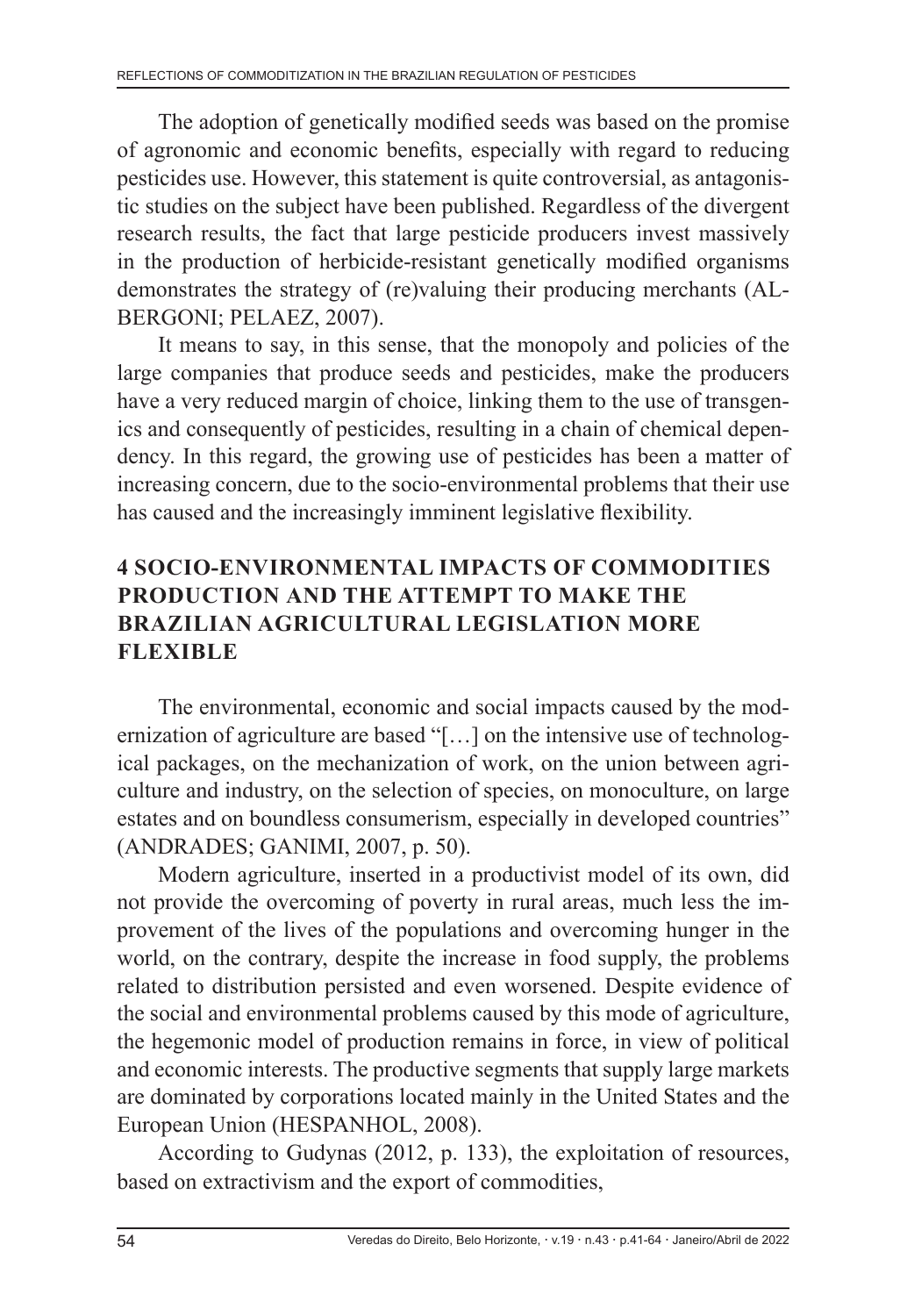[...] has strong territorial effects. In a way, the territorial fragmentation that implies the existence of exploitation sites directly linked to globalization is maintained or accentuated, while large areas remain unsupervised by the State. In other ways, a new geography is imposed on the basis of oil concession blocks or mining licenses that displace local communities, nullify other productive circuits or break ancestral boundaries. There are also strong environmental and social impacts. Problems due to pollution, loss of biodiversity and other environmental effects persist and, in some cases, worsen.

Brazilian agriculture, in a perspective of globalization, has consolidated its agriculture through the expansion of crops destined for the production of commodities and agrofuels that demand the intensive use of pesticides, significantly reducing food production and aggravating the problems related to land concentration and intensifying degrading work (BOMBARDI, 2017).

Bombardi (2017) states that Brazil consumes about 20% of the pesticide sold worldwide. The consumption of pesticides in Brazil increased from 170 thousand tons in 2000 to 500 thousand tons in 2014, which represents an increase of 135% in a period of 15 years.

According to a Public Note from the José Alencar Gomes da Silva National Cancer Institute (INCA), pesticide consumption in Brazil grew by 190% in the last ten years. In national and international scientific literature, the current model of agriculture, with intensive use of pesticides, characterizes food insecurity, in addition to other harms such as environmental pollution (ABRASCO; ABA, 2018).

The ABRASCO Dossier: a warning about the impacts of pesticides on health (CARNEIRO *et al*., 2015) presents four agricultural commodities, of great interest to agribusiness, that use pesticides the most, namely: soybean, sugarcane, corn and cotton. In 2012 and 2013, these crops were responsible for about 75% and 80%, respectively, of the use of poisons in Brazil, with soybean being responsible for approximately half of this use.

In Shiva's view (2003, p. 68), "[…] the crucial characteristic of monocultures is that, in addition to replacing alternatives, they even destroy their base. They do not tolerate other systems and are not able to reproduce in a sustainable way" Shiva (2003, p. 85) adds that "diversity is characteristic of nature and the basis of ecological stability". In other words, this model of agriculture, which combines monocultures, transgenics and pesticides and which results in the loss of biodiversity, proves to be unsustainable.

As a consequence of this, there is a dramatic loss of the country's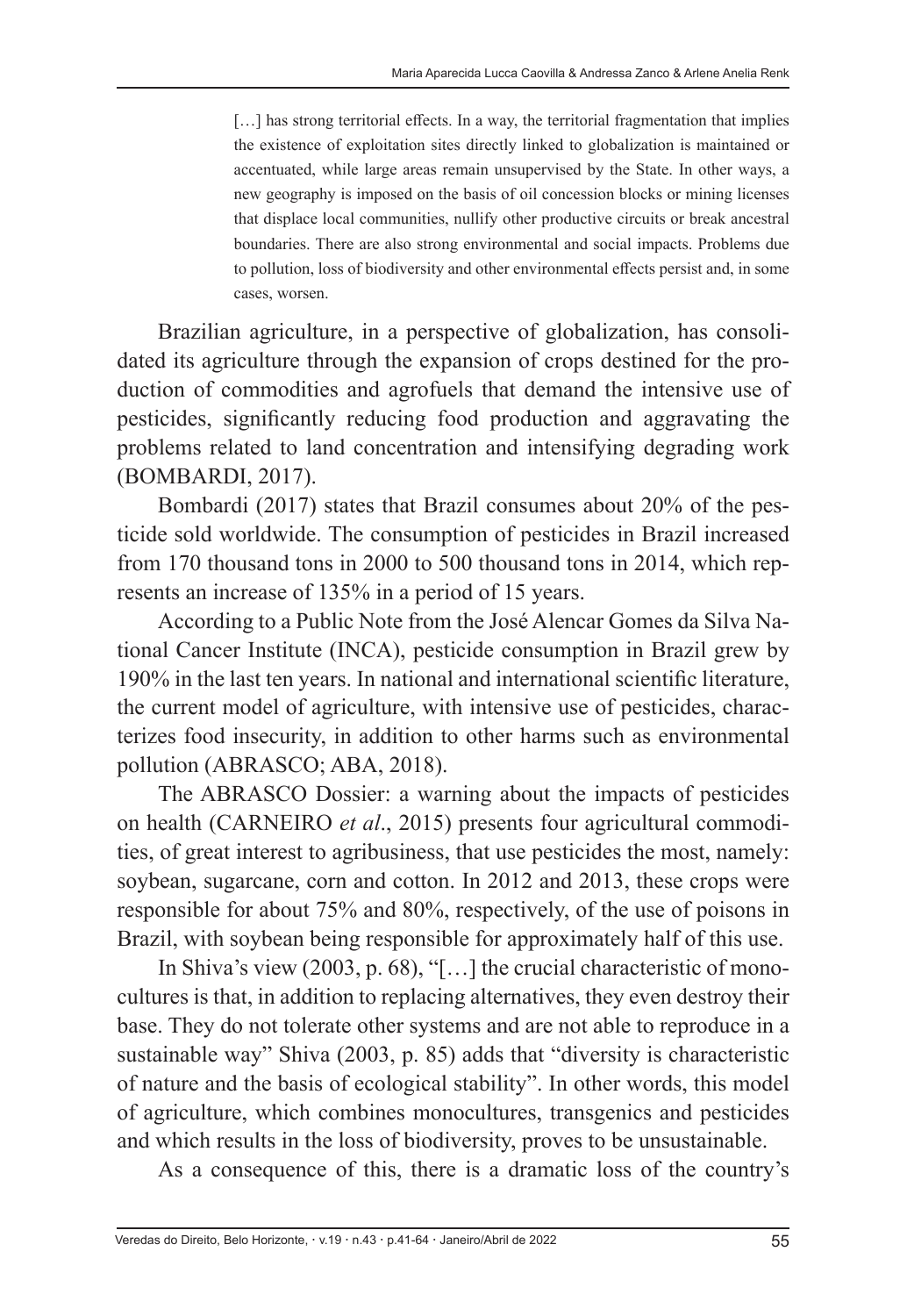genetic heritage, either through the homogenization of cultivated varieties, or through the replacement of crops intended for food by monocultures intended for export. All this causes the country's food sovereignty and security to be seriously threatened (TERRA DE DIREITOS, 2011).

The dependence of agribusiness production chains on the chemical model causes a process of environmental unsustainability, as it causes occupational, health, environmental and social vulnerabilities. These vulnerabilities are externalized in "[…] degrading and slave labor, work accidents, human intoxication, cancers, malformations, mutilations, sequelae [...]" and, also, the contamination of soil, water and air, by pesticides and chemical fertilizers (CARNEIRO *et al.*, 2015, p. 109).

The Pan American Health Organization (PAHO, 1996) *Health Surveillance Manual for populations exposed to pesticides* defines that the greatest use of pesticides occurs in agriculture, mainly in the monoculture system, in large areas, and among professional groups who maintain contact with these substances, the following stand out: the agricultural sector; public health; fumigation firms; transport and trade; and formulation and synthesis industries.

According to Bombardi (2017, p. 54), according to data from the Ministry of Health, if all the cases of pesticide poisoning in Brazil are added up, they account for more than 25 thousand, from 2007 to 2014, which means an average of 3,125 thousand a year, or eight poisonings a day. However, for each notification made, it is estimated that there are another 50 unreported cases, that is, "this means an underreporting of the order of 1 to 50". It is therefore calculated that it is possible that "[…] there were about 1,250,000 (one million, two hundred and fifty thousand) poisonings by pesticides for agricultural use in this period".

Bombardi (2017) states that about 30% of the active ingredients of pesticides used in Brazil are expressly prohibited in the European Union. The strategy of large agrochemical companies is, therefore, linked to the different legislative perspectives of each country. In other words, companies that manufacture pesticides seek the environmental facilities present in peripheral countries, since the legislation of these countries allows, as is the case in Brazil, and given that the legislation of the countries of origin of these companies has been increasingly more restrictive, as is the case with the European Union.

This scenario of commoditization of agriculture, intensification of pesticide use and utilization of transgenic cultivars resulted in a panorama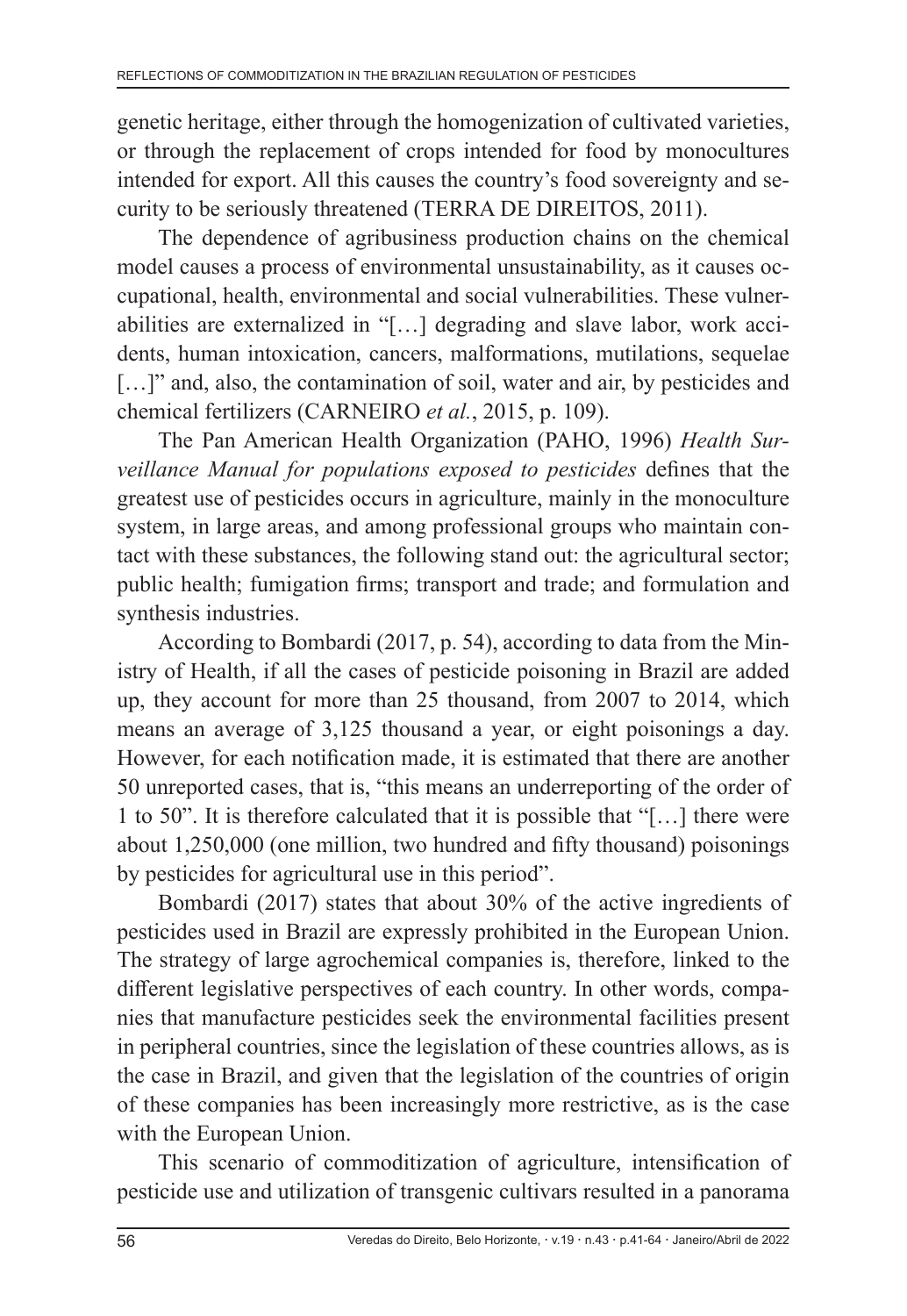of flexibility for the use of these techniques in Brazilian agriculture, an example of which is the processing of Bill No. 6,299 (BRASIL, 2002b) in the National Congress.

It is from art. 225 of the Federal Constitution of 1988 that products that pose risks to health and the environment are regulated in Brazil. Based on this constitutional command, Law No. 7.802/89, regulated by Decree no. 4,074 (BRASIL, 2002a) was instituted.

Work on pesticides in Brazil is carried out based on this regulation, since the legislation provides for research, experimentation, production, packaging and labeling, transport, storage, commercialization, commercial advertising, use, import, export, final destination of waste and packaging, registration, classification, control, inspection and supervision of pesticides, their components and the like, and other provisions.

Although this research was not primarily designed to detail the current legislation, it is an important milestone to demonstrate how the form of agriculture implemented in Brazil promotes the flexibilization of its legislation, in order to allow more accentuated uses of pesticides.

There are several criticisms related to the absence of several adequate legislative criteria, among which the validity of the registry stands out, which, from the adoption of Decree No. 4,074 (BRASIL, 2002a), became indeterminate, and can be canceled only in cases of toxicological reassessment, in the impossibility of remedying irregularities or even when fraud is identified.

The current regulation on the subject also does not present the socalled closed zones or prohibition zones, nor does it establish minimum spraying distances, which demonstrates the aggravation of health, social and environmental issues, especially in places close to these areas.

These gaps left by the law tend to allow agroeconomic interests to appropriate these vulnerabilities to make available and implement new pesticides and even expand agricultural production based on the chemical package.

However, despite this legislative uproar, the intention is to make the Brazilian regulation of pesticides even more flexible, including the proposal to change the identifier term to "phytosanitary and environmental control product".

Several are the justifications for this "new" Bill No. 6,299 (BRASIL, 2002b), also known as "Poison Bill" or "Poison Package", among which we can highlight the increase in productivity, the decrease in product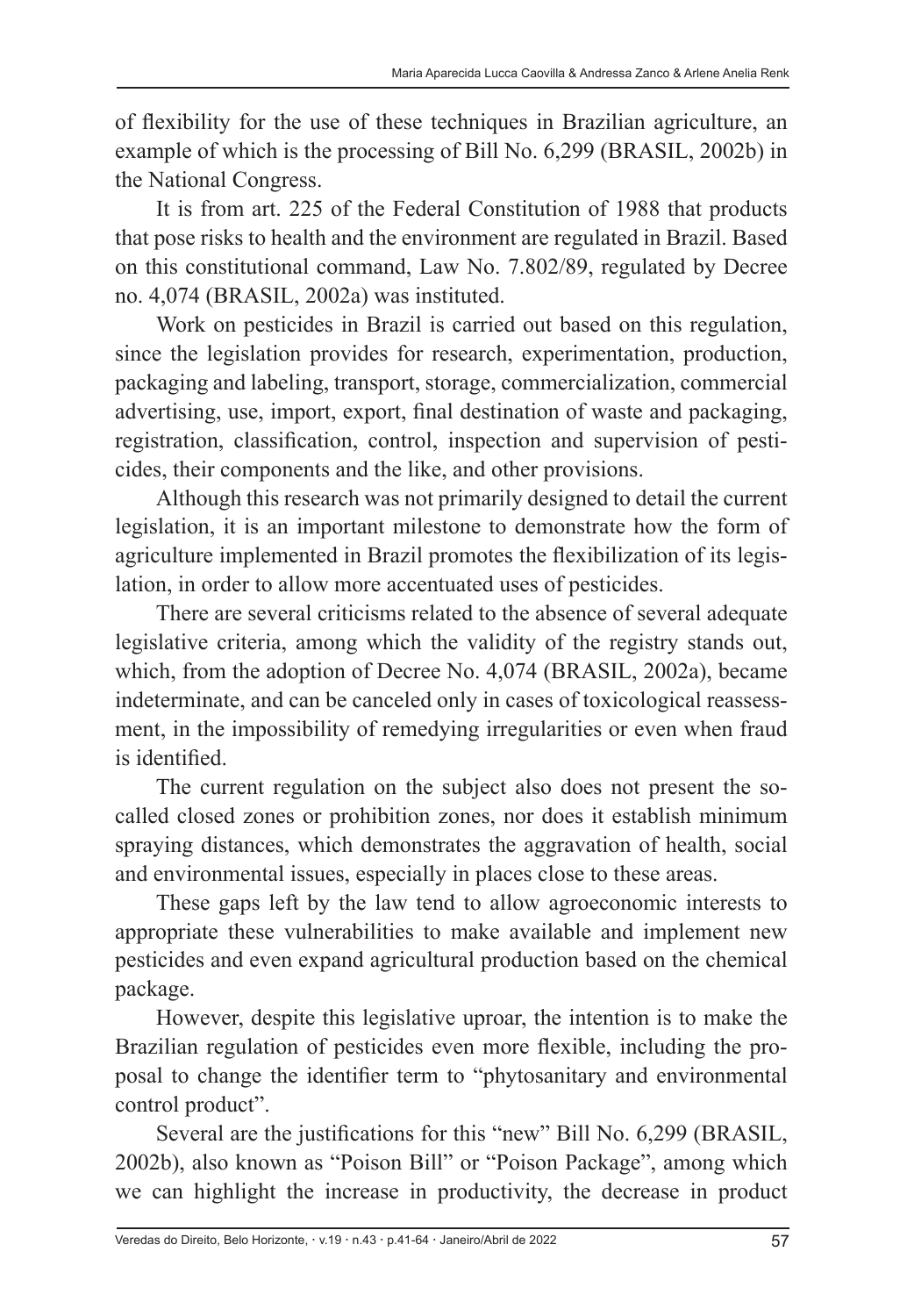prices, the complexity and delay in the approval process, since evaluation is required by three federal government agencies: the Ministry of Agriculture, Livestock and Supply (MAPA), the Brazilian Institute for the Environment and Renewable Natural Resources (IBAMA), and the National Health Surveillance Agency (ANVISA).

This bill started in 1999, in the Federal Senate, and since then it has received a series of additions to projects with similar issues. However, the most profound changes were caused by the addition of Bill No. 3,200/15, which was proposed with the aim of repealing the current legislation on pesticides to implement extremely flexible provisions, as well as to change the term "pesticides and related" to "phytosanitary and environmental control product" – Bill No. 6,299 (BRASIL, 2002b).

The aforementioned project has already received approval opinions from a special commission and is still in the process of being voted on by the Plenary – Bill No. 6,299 (BRASIL, 2002b).

From this analysis, it appears that the flexibility in the use of pesticides is associated with the agriculture model presented at the beginning of this work. Commoditization and production in monocultures favor this flexibility in legislation, as large companies seek to install themselves in countries where legislation is more flexible and facilitate market dominance.

One of the main justifications that permeated the entire trajectory of flexibilization of pesticide regulation in Brazil is based on the need for the country to become a major player in the world food scene. The idea is to lower the cost of agro-industrial products and, with this, compete in the international market under better conditions. In fact, what is sought is to guarantee a profitable market for products that are no longer used in other countries, due to legal restrictions, and to prolong the profitability of large chemical conglomerates.

This model of agriculture, transplanted to Brazil, based on the introduction of new techniques and the justification of food production for the world, instilled the notion that, as the breadbasket of the world, the country must bear the burden of commoditizing agriculture.

However, it is clear that many countries and economic blocs are looking for production models with the reduction or restriction of pesticides, which would remove from Brazil the possibility of acting at the forefront of food production in a sustainable way.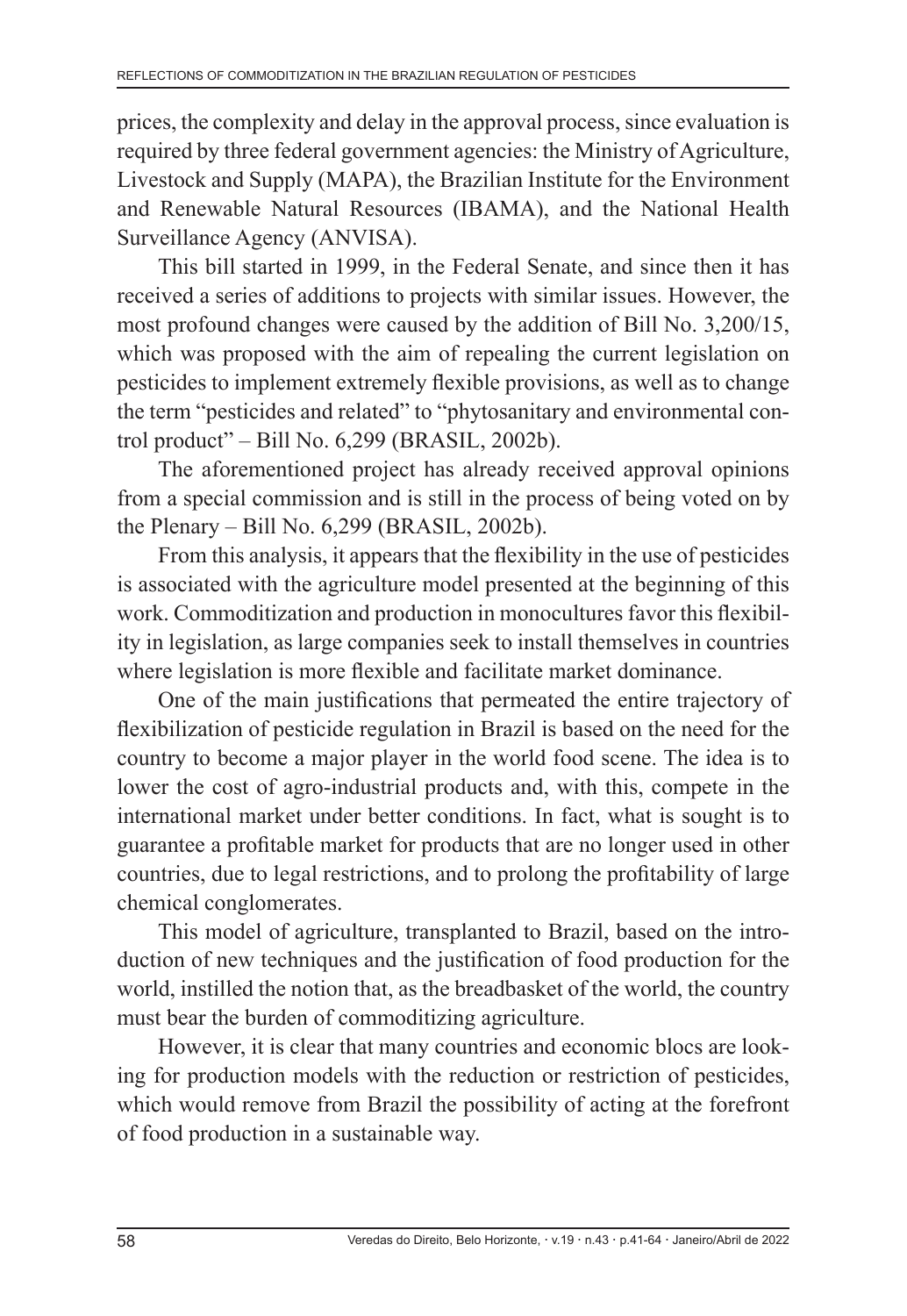## **CONCLUSION**

The modernization of Latin American agriculture was a North American project designed for this region, characterized as a place full of goods that can be exploited and with marked profitability, especially with regard to agriculture and biofuels.

The commoditization of Brazilian agriculture has placed the country as the great breadbasket of the world. Contrary to what is claimed by holders of agrobiotechnological interests, the production of agricultural commodities is not aimed at overcoming hunger in the world or at solving socio-environmental problems, but to satisfy socio-economic interests.

The result of this commoditization is the aggravation of health, social and environmental issues, since it causes a series of vulnerabilities, especially for the populations of the places most affected by this accentuated use of pesticides.

The consequences of this modernization process are also reflected in Brazilian legislation on products that pose a risk to human health and the environment, since it indicates a series of flexibilities, as is the case of Bill No. 6,299 (BRASIL, 2002b), which tends to repeal the current legislation and even modify the identifier term.

It is necessary to point out that, although the current legislation on pesticides and the like is flawed, it must be considered that it needs to guarantee security about risks and dangers, in order to guarantee the protective system evidenced by the Federal Constitution of 1988, and not to make the use and commercialization of these substances even more flexible, as is the case of the aforementioned project.

The implementation of this flexibility tends to further aggravate socio-environmental vulnerabilities, removing from the country the possibility of producing in a more sustainable way.

## **REFERENCES**

ABRASCO – ASSOCIAÇÃO BRASILEIRA DE SAÚDE COLETIVA; ABA – ASSOCIAÇÃO BRASILEIRA DE AGROECOLOGIA. *Dossiê científico e técnico*: contra o Projeto de Lei do Veneno (PL 6.229/2002) e a favor do Projeto de Lei que institui a Política Nacional de Redução de Agrotóxicos – PNARA. Rio de Janeiro: ABRASCO; ABA, 2018. Available from: https://www.abrasco.org.br/site/wp-content/uploads/2018/05/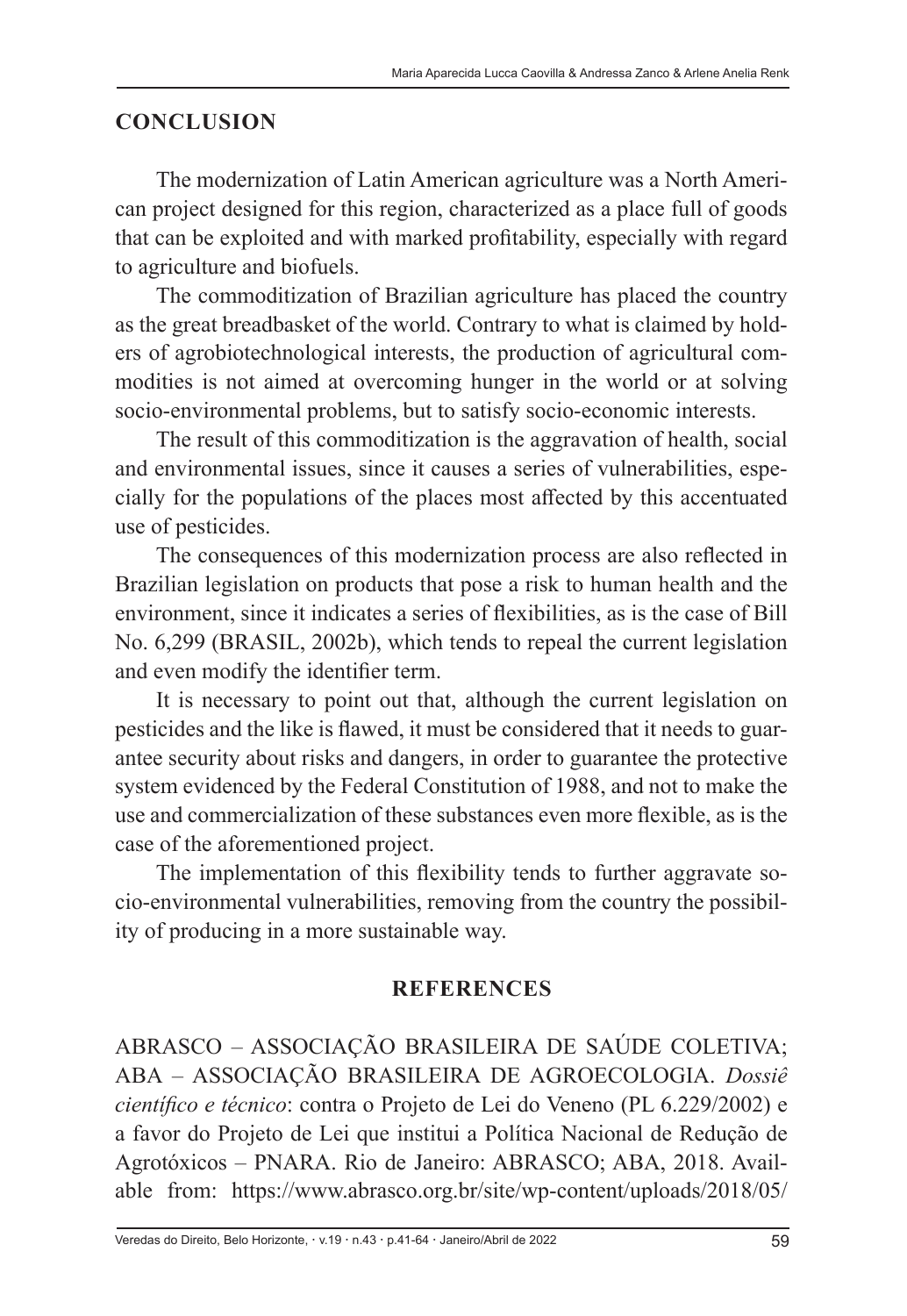Dossi%C3%AA\_PL-Veneno\_PL-PNARA\_Final-1.pdf. Access on: Feb. 15, 2019.

ACOSTA, A.; BRAND, U. *Pós-extrativismo e decrescimento*: saídas do labirinto capitalista. São Paulo: Elefante, 2018.

ALBERGONI, L.; PELAEZ, V. Da Revolução Verde à agrobiotecnologia: ruptura ou continuidade de paradigmas? *Revista de Economia*, Curitiba, ano 31, v. 33, n. 1, p. 31-53, jan./jun. 2007. Available from: https://revistas. ufpr.br/economia/article/view/8546. Access on: Feb. 15, 2019.

ANDRADES, T. O.; GANIMI, R. N. Revolução Verde e a apropriação capitalista. *CES Revista*, Juiz de Fora, v. 21, p. 43-56, 2007. Available from: https://docplayer.com.br/16317873-Revolucao-verde-e-a-apropriacao-capitalista.html. Access on: Feb. 10, 2019.

BOMBARDI, L. M. *Geografia do uso de agrotóxicos no Brasil e conexões com a União Europeia.* São Paulo: FFLHC – USP, 2017.

BRASIL. Constituição (1988). *Constituição da República Federativa do Brasil*. Brasília: Senado Federal, 1988. Available from: http://www.planalto.gov.br/ccivil\_03/Constituicao/Constituicao.htm. Access on: Aug. 15, 2019.

BRASIL. Presidência da República. Casa Civil. *Decreto n. 4.074, de 04 de janeiro de 2002.* Brasília: Casa Civil, 2002a. Available from: http://www. planalto.gov.br/ccivil\_03/decreto/2002/D4074.htm. Access on: Aug. 15, 2019.

BRASIL. Senado Federal. *Projeto de Lei n. 6.299 de 2002.* Brasília: Senado Federal, 2002b. Available from: https://www.camara.leg.br/proposicoesWeb/fichadetramitacao?idProposicao=46249. Access on: Jan. 28, 2019.

BRASIL. Presidência da República. Casa Civil. *Lei n. 7802, de 11 de julho de 1989.* Brasília: Casa Civil, 1989. Available from http://www.planalto. gov.br/ccivil\_03/LEIS/L7802.htm. Access on: Mar. 01, 2019.

BRASIL. Senado Federal. *Projeto de Lei n. 538 de 1999.* Brasília: Senado Federal, 1999. Available from: https://www25.senado.leg.br/web/atividade/materias/-/materia/41792. Access on: Aug. 08. 2019.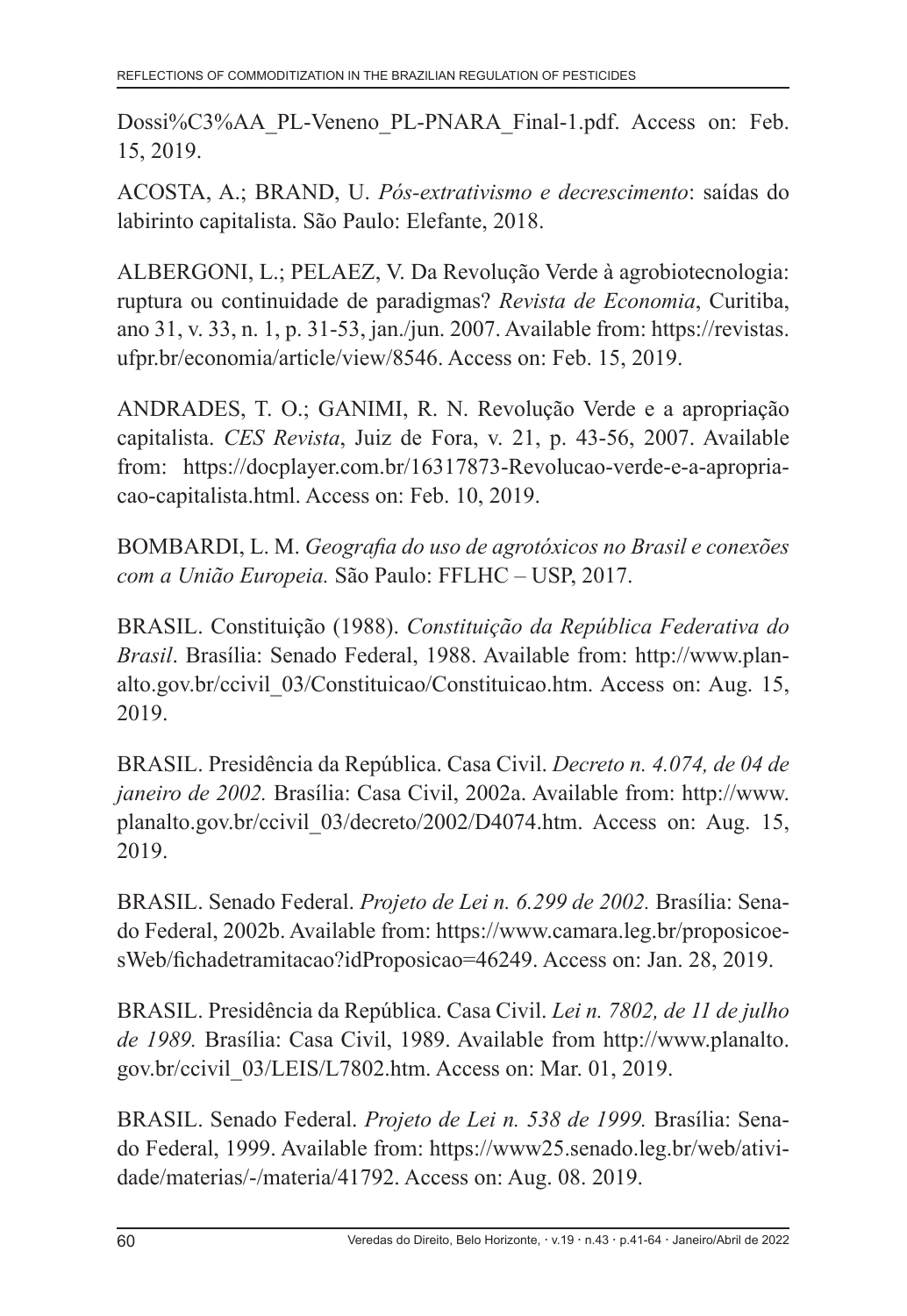CARNEIRO, F. F. *et al*. (orgs.). *Dossiê ABRASCO*: um alerta sobre os impactos dos agrotóxicos na saúde. Rio de Janeiro: ABRASCO, 2015.

CRESWELL, J. W. *Projeto de pesquisa*: métodos qualitativo, quantitativo e misto. 3. ed. Porto Alegre: Artmed, 2010.

GASPAR, R. C. A trajetória da economia mundial: da recuperação do pós-guerra aos desafios contemporâneos. *Cadernos Metrópole*, São Paulo, v. 17, n. 33, p. 265-296, maio 2015. Available from: https://www.scielo. br/j/cm/a/rbnKdf7jR6gT3mLbcQmNgKG/abstract/?lang=pt. Access on: Aug. 08, 2019.

GUDYNAS, E. Estado compensador y nuevos extrativismos. Las ambivalencias del progresismo sudamericano. *Nueva Sociedad*, Buenos Aires, n. 237, p. 128-146, jan./fev. 2012. Available from: https://nuso.org/articulo/ estado-compensador-y-nuevos-extractivismos-las-ambivalencias-del-progresismo-sudamericano/. Access on: Apr. 06, 2019.

HESPANHOL, A. N. Modernização da agricultura e desenvolvimento territorial. *In*: 4º ENCONTRO NACIONAL DE GRUPOS DE PESQUI-SA, 4., 2008, São Paulo. *Anais [*…*]*. São Paulo: Engrup, 2008. p. 370-392. Available from: http://www2.fct.unesp.br/nivaldo/Publica%E7%F5es-nivaldo/2008/MODERNIZA%C7AO%20DA%20AGRICULTURA%20 E%20DESENVOLVIMENTO%20TERRITORIAL.PDF. Access on: Apr. 02, 2019.

ISAAA – INTERNATIONAL SERVICE FOR THE ACQUISITION OF AGRI-BIOTECH APPLICATIONS. *Situação global dos cultivos transgênicos em 2017*: 22 anos de adoção de transgênicos aumentam benefícios econômicos acumulados. New York: ISAAA, 2018. Available from: https://edisciplinas.usp.br/pluginfile.php/4448754/mod\_resource/conten t/1/15306214042018-07-03-ISAAA-Resumo-Executivo%20%281%29. pdf. Access on: Jul 29, 2019.

LAZZARI, F. M.; SOUZA, A. S. Revolução Verde: impactos sobre os conhecimentos tradicionais. *In*: 4º CONGRESSO INTERNACIONAL DE DIREITO E CONTEMPORANEIDADE, 4., 2017, Santa Maria. *Anais […]*. Santa Maria: UFSM, 2017. p. 1-16. Available from: http://coral.ufsm. br/congressodireito/anais/2017/4-3.pdf. Access on: Apr. 14, 2019.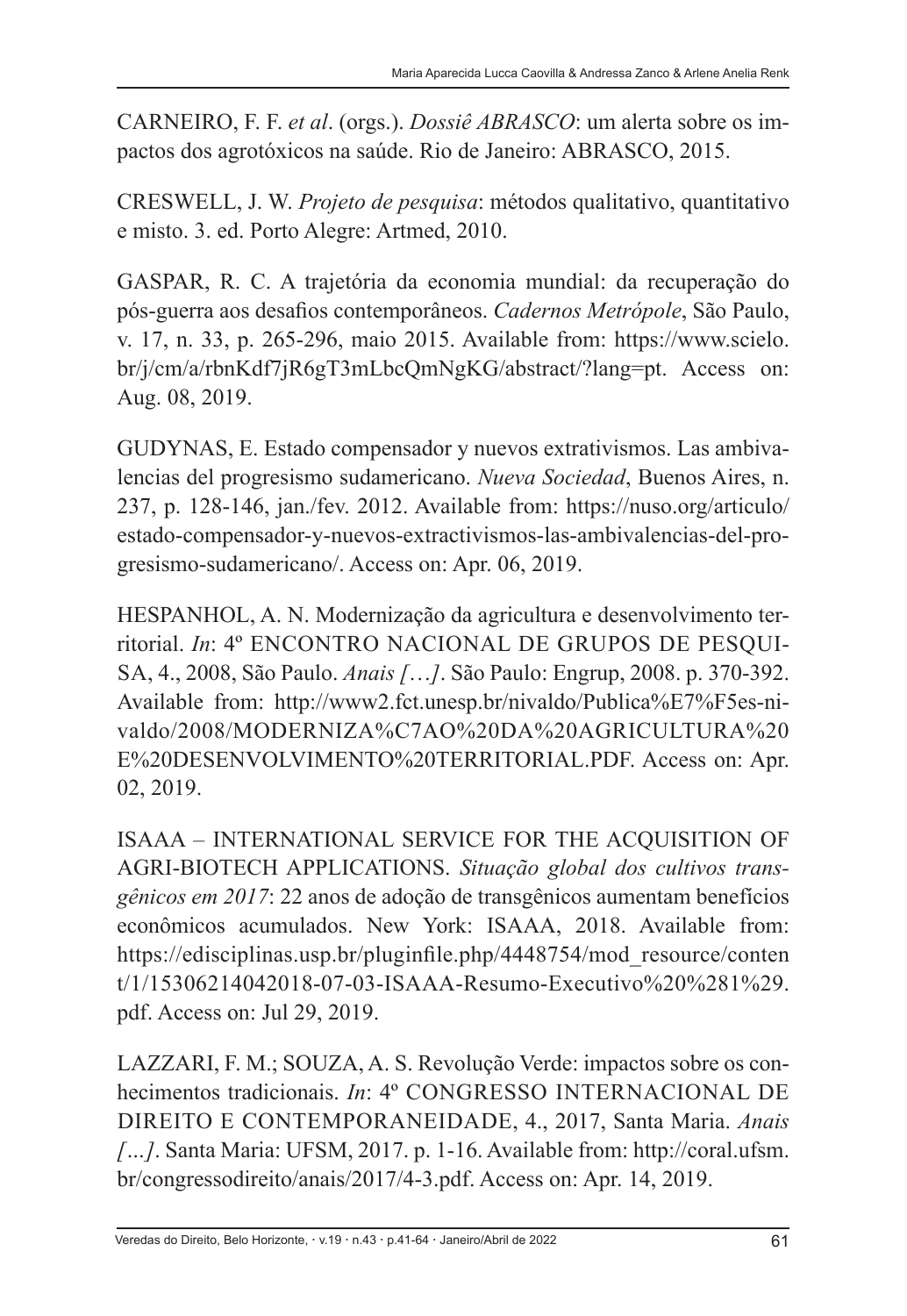MATOS, A. K. V. Revolução Verde, biotecnologia e tecnologias alternativas. *Cadernos da Fucamp*, Monte Carmelo, v. 10, n. 12, p. 1-17, jan./ jun. 2011. Available from: https://www.fucamp.edu.br/editora/index.php/ cadernos/article/view/134/120. Access on: Apr. 03, 2019.

MOREIRA, R. J. Críticas ambientalistas à Revolução Verde. *Estudos Sociedade e Agricultura*, Rio de Janeiro, v. 8, n. 2, p. 39-52, out. 2000. Available from: https://revistaesa.com/ojs/index.php/esa/article/download/176/172/432. Access on: Jul 3, 2019.

NUNES, S. P. O desenvolvimento da agricultura brasileira e mundial e a ideia de Desenvolvimento Rural. *DESER – Boletim Eletrônico*, Curitiba, n. 157, p. 1-15, mar. 2007. Available from: https://docplayer.com. br/6272442-O-desenvolvimento-da-agricultura-brasileira-e-mundial-e-a-ideia-de-desenvolvimento-rural-1-sidemar-presotto-nunes.html. Access on: Apr. 2, 2019.

OCTAVIANO, C. Muito além da tecnologia: os impactos da Revolução Verde. *Com Ciência: Revista Eletrônica de Jornalismo Científico*, 10 jul. 2010. Available from: http://www.comciencia.br/comciencia/handler. php?section=8&edicao=58&id=730. Access on: Apr. 26, 2019.

OPAS – ORGANIZAÇÃO PAN-AMERICANA DA SAÚDE. *Manual de vigilância da saúde de populações expostas a agrotóxicos.* Brasília, DF: OPAS; OMS, 1996. Available from: https://bvsms.saude.gov.br/bvs/publicacoes/livro2.pdf. Access on: Apr. 20, 2019.

SHIVA, V. *A violência da Revolução Verde*: agricultura, ecologia e política do Terceiro Mundo. Lisboa: Mahatma, 2015.

SHIVA, V. *Monoculturas da mente*: perspectivas da biodiversidade e da biotecnologia. São Paulo: Gaia, 2003.

SILVA, C. M. Nelson Rockefeller e a atuação da American Internacional Association for Economic and Social Development: debates sobre missão e imperialismo no Brasil, 1946-1961. *História, Ciências, Saúde – Manguinhos*, Rio de Janeiro, v. 20, n. 4, p. 1695-1711, out./dez. 2013. Available from: https://www.scielo.br/j/hcsm/a/BbWmZqCgQKqMXXQhkFk-P3rh/?lang=pt. Access on: Apr. 15, 2019.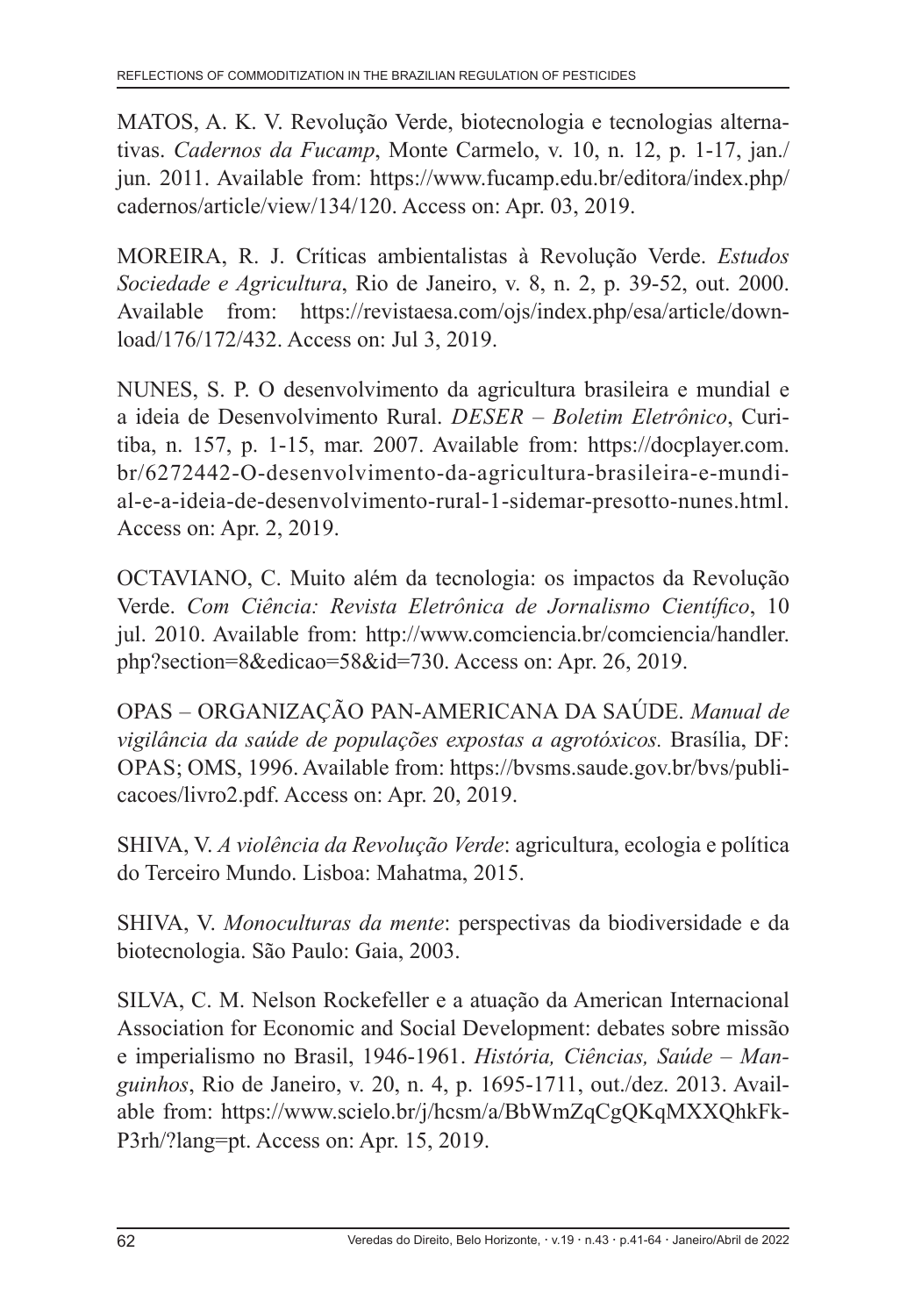SIMON, S. A. S. De Bretton Woods ao Plano Marshall: a política externa norte-americana em relação à Europa (1944-1952). *Relações Internacionais no Mundo Atual*, Curitiba, v. 1, n. 9, p. 24-47, 2010. Available from: http://revista.unicuritiba.edu.br/index.php/RIMA/article/view/196. Access on: Jun. 26, 2019.

SVAMPA, M. Consenso de los Commodities, Giro Ecoterritorial y Pensamiento crítico en América Latina. *Consejo Latinoamericano de Ciencias Sociales Movimientos Socioambientales en América Latina*, Buenos Aires, n. 32, p. 15-38, nov. 2012. Available from: http://biblioteca.clacso.edu.ar/ clacso/osal/20120927103642/OSAL32.pdf. Access on: Apr. 02, 2019.

TERRA DE DIREITOS. *Transgênicos no Brasil*: o quadro acelerado de liberações de OGMs no Brasil, o controle na cadeia agroalimentar e a sistemática violação ao princípio da precaução. Curitiba: Terra de Direitos, 2011. Available from: https://terradedireitos.org.br/uploads/arquivos/ Transgenicos-no-BRASIL-INTERNET.pdf. Access on: Oct. 01, 2018.

TOTA, A. P. Um Plano Marshall para os pobres ou os caminhos da modernização brasileira. *Revista USP*, São Paulo, n. 115, p. 69-76, out./dez. 2017. Available from: https://www.revistas.usp.br/revusp/article/view/144204. Access on: Apr. 05, 2019.

WERNER, A. H.; COMBAT, F. A. História "viva" e história "objetivada": George F. Kennan e o Plano Marshall. *História Social*, Campinas, n. 13, p. 173-191, 2007. Available from: https://www.ifch.unicamp.br/ojs/index. php/rhs/issue/view/15. Access on: Apr. 20, 2019.

WIENKE, F. F. Em busca de caminhos para a transição agroecológica: as estratégias de pagamento por serviços ambientais como mecanismo político-jurídico para a produção agrícola sustentável no direito brasileiro e comparado. *In*: FERREIRA, H. S.; LEITE, J. R. M. (coords.). *Direito e sustentabilidade na era do Antropoceno*: retrocesso ambiental, balanço e perspectivas. São Paulo: Inst. O Direito por um Planeta Verde, 2018. p. 220-253. (Série Prêmio José Bonifácio de Andrada e Silva, v. 3).